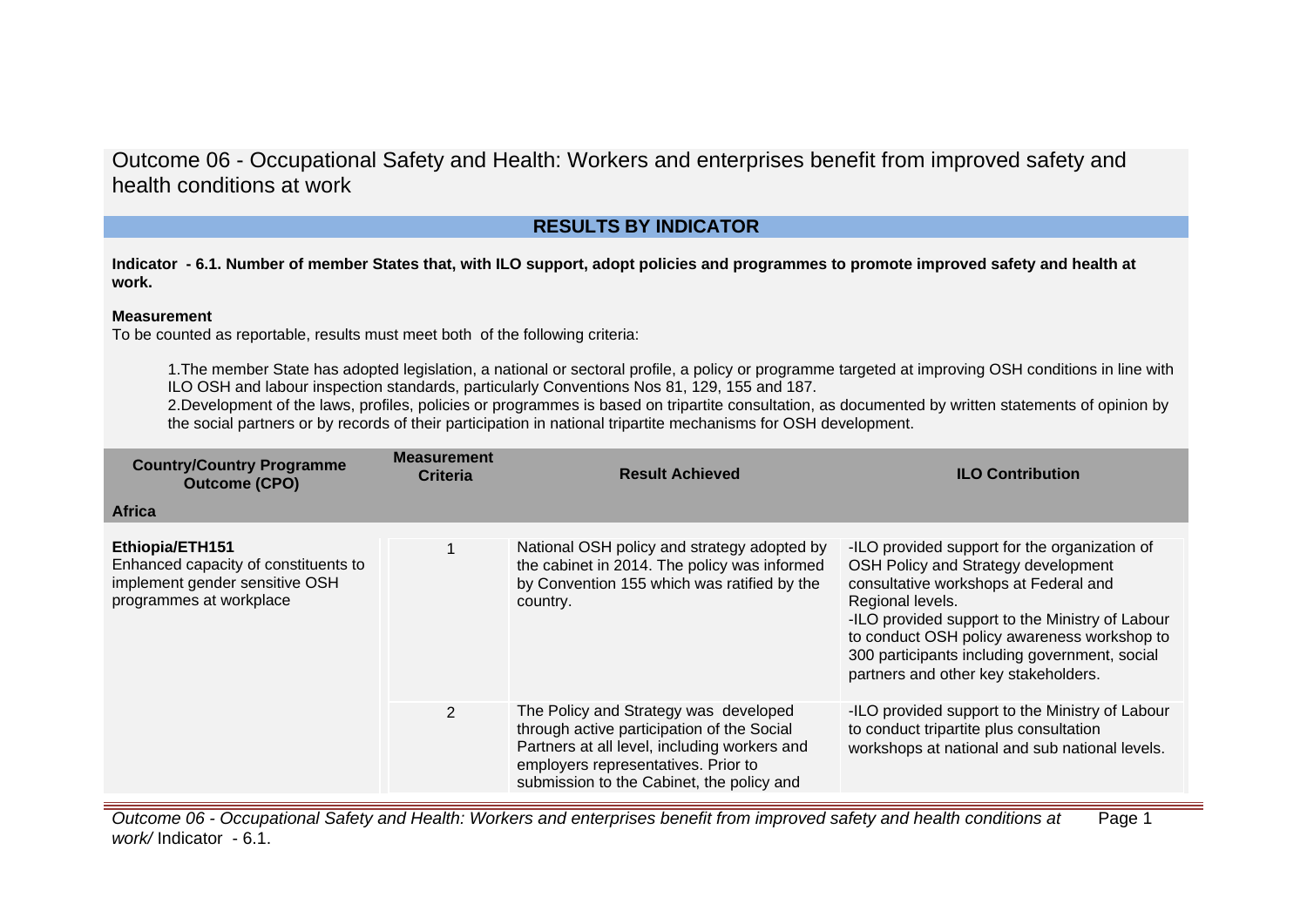| strategy went through the approval of the<br>Labour Advisory Board, which is composed |  |
|---------------------------------------------------------------------------------------|--|
| of 5 Workers, 5 Employers and 5                                                       |  |
| Government representatives.                                                           |  |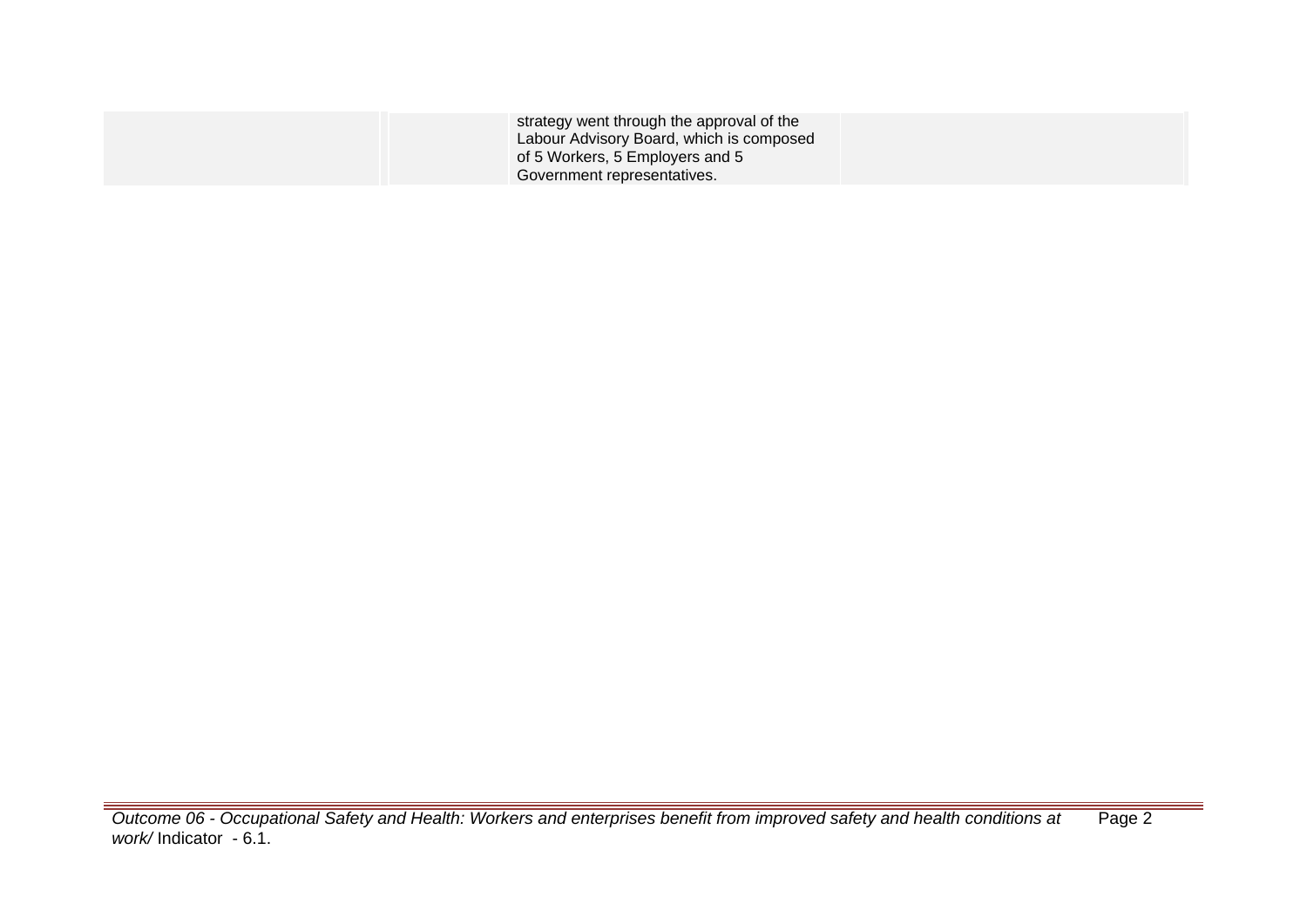| <b>Mauritius/MUS104</b><br>The country has a strengthened<br>social protection system to ensure<br>safe workplace |                | Suite à la ratification de la Convention C155<br>sur Occupational Safety and Health<br>Convention, 1981 (No. 155) effectuée en<br>juillet 2014 et entrée en vigueur en juillet<br>2015, un programme de formation a été<br>développé et mis en oeuvre. A cet effet, des<br>activités de renforcement de capacité des<br>mandants triparites ont été realisées sur le<br>"Noise at Work" (Bruit au travail) et "OSH<br>Management System" (Système de gestion<br>de Sécurité et Santé au travail). | Suite à la ratification de la C.155 et en réponse<br>à la demande des mandants tripartites, le BIT a<br>conduit deux ateliers nationaux de<br>renforcement des capacités des mandants<br>tripartites du 19 au 23 mai 2014 pour le "Noise<br>at Work" et du 14 au 17 juillet 2015 pour le<br>"OSH Management System".                                                                              |
|-------------------------------------------------------------------------------------------------------------------|----------------|---------------------------------------------------------------------------------------------------------------------------------------------------------------------------------------------------------------------------------------------------------------------------------------------------------------------------------------------------------------------------------------------------------------------------------------------------------------------------------------------------|---------------------------------------------------------------------------------------------------------------------------------------------------------------------------------------------------------------------------------------------------------------------------------------------------------------------------------------------------------------------------------------------------|
|                                                                                                                   | $\overline{2}$ | La participation des partenaires sociaux au<br>sein du Comité Tripartite Technique en<br>charge de OSH, dont les représentants<br>siègent au sein du Comité Tripartite du<br>PPTD, a été redynamisé et s'est concretisée<br>par une prise de decision sur le<br>développement et la mise en oeuvre d'un<br>programme de formation pour les mandants<br>tripartites.                                                                                                                               | L'orientation et l'encadrement apporté par le<br>BIT tout au long de la mise en oeuvre du PPTD<br>à travers le Comité Technique du PPTD a<br>favorisé la dynamisation des structures<br>tripartites de Maurice et a aussi permis aux<br>partenaires sociaux de renforcer leur capacité<br>et leur engagement dans l'implementation des<br>activités du PPTD tout en respectant le<br>tripartisme. |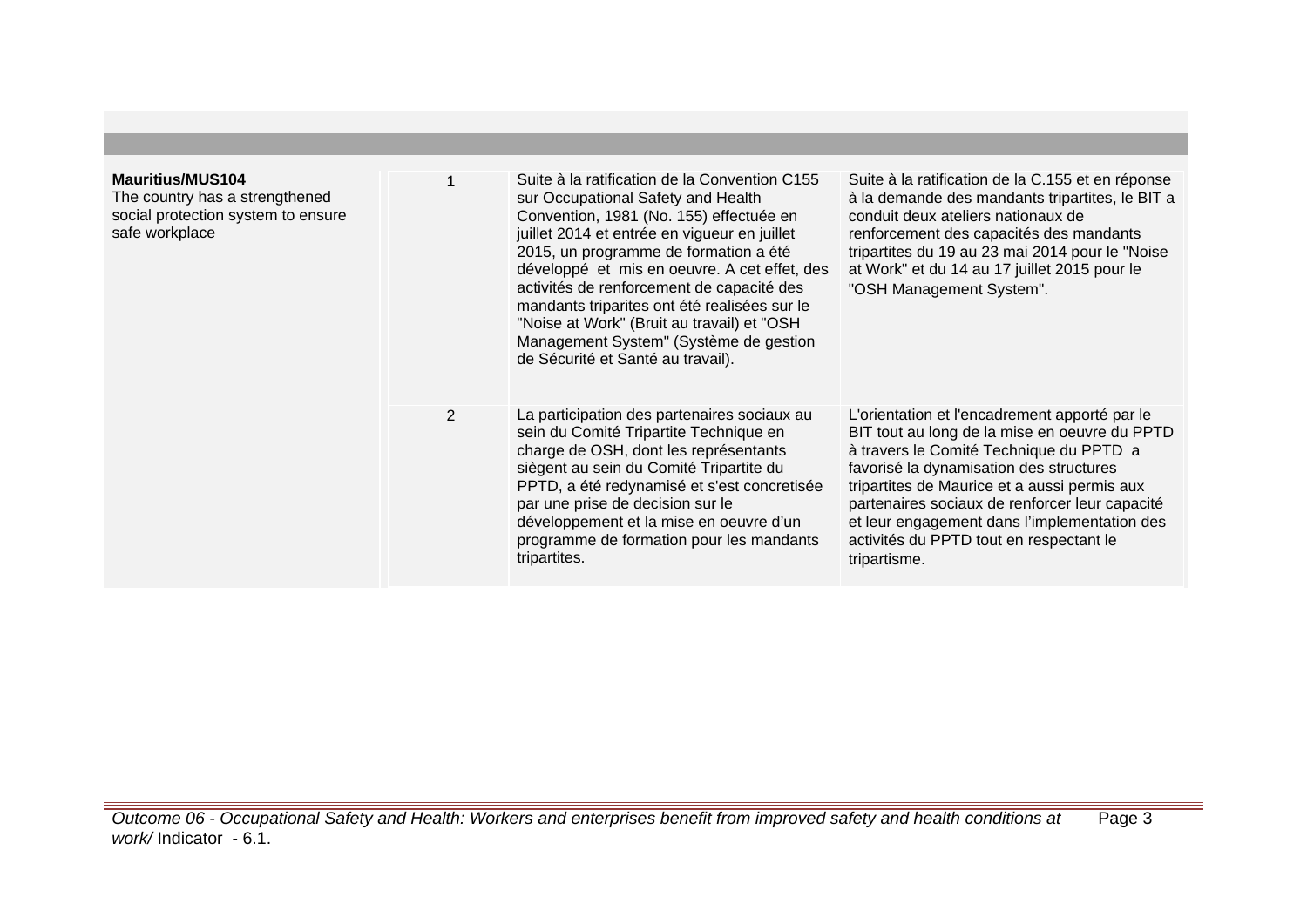| Senegal/SEN128<br>Les institutions publiques et les<br>partenaires sociaux disposent des<br>capacités renforcées pour<br>promouvoir l'amélioration des<br>conditions et du milieu du travail dans<br>l'économie formelle et informelle |   | 1. Une Politique nationale de Sécurité et<br>santé au travail SST du Sénégal a été<br>formulée et validée techniquement en Janvier<br>2015 par le comité national tripartite sous<br>l'égide de la direction de la protection sociale<br>du Ministère du travail et des représentants<br>des employeurs et des travailleurs. Le<br>processus de validation politique, qui passe<br>par le conseil des ministres, reste en cours.<br>2. Accompagnement technique pour<br>l'élaboration d'une feuille de route visant la<br>ratification des conventions N°155, son<br>protocole 2002 et N°187 (Juillet 2015-<br>Septembre 2016)<br>3. Un rapport technique portant profil national<br>de SST a été formulé et sa validation finale<br>est prévue début 2016. | 1. Le BIT a apporté une assistance technique à<br>l'élaboration de la politique de SST au<br>Sénégal.<br>2. Appui technique pour l'organisation de<br>l'atelier de validation politique de la politique de<br>SST.<br>3. Réalisation d'une analyse de la législation et<br>de la pratique nationale au Sénégal relative à<br>l'application des conventions N°155, son<br>protocole 2002 et N°187 (Septembre 2015).<br>4. Appui technique à l'organisation de la revue<br>à mi-parcours du processus d'élaboration et la<br>validation du profil de SST, organisé le 17 aout<br>2015 et le 21 octobre 2015. |
|----------------------------------------------------------------------------------------------------------------------------------------------------------------------------------------------------------------------------------------|---|-------------------------------------------------------------------------------------------------------------------------------------------------------------------------------------------------------------------------------------------------------------------------------------------------------------------------------------------------------------------------------------------------------------------------------------------------------------------------------------------------------------------------------------------------------------------------------------------------------------------------------------------------------------------------------------------------------------------------------------------------------------|------------------------------------------------------------------------------------------------------------------------------------------------------------------------------------------------------------------------------------------------------------------------------------------------------------------------------------------------------------------------------------------------------------------------------------------------------------------------------------------------------------------------------------------------------------------------------------------------------------|
|                                                                                                                                                                                                                                        | 2 | 1. La proposition de Politique Nationale de<br>SST a été élaborée et validé par un Comité<br>National Tripartite.<br>2. Un comité tripartite a été chargé de<br>l'élaboration du plan d'action (juillet 2015-<br>septembre 2016) pour parvenir à la<br>ratification des Conventions No 155, son<br>Protocol 2002 et No187.                                                                                                                                                                                                                                                                                                                                                                                                                                  | Le BIT a plaidoyé pour la représentation<br>tripartite des mandants dans le processus de<br>formulation du profil et de la politique de SST.<br>C'est ainsi qu'un comité technique tripartite a<br>été mis en place pour faire le suivi durant la<br>période de juillet 2015 à septembre 2016.                                                                                                                                                                                                                                                                                                             |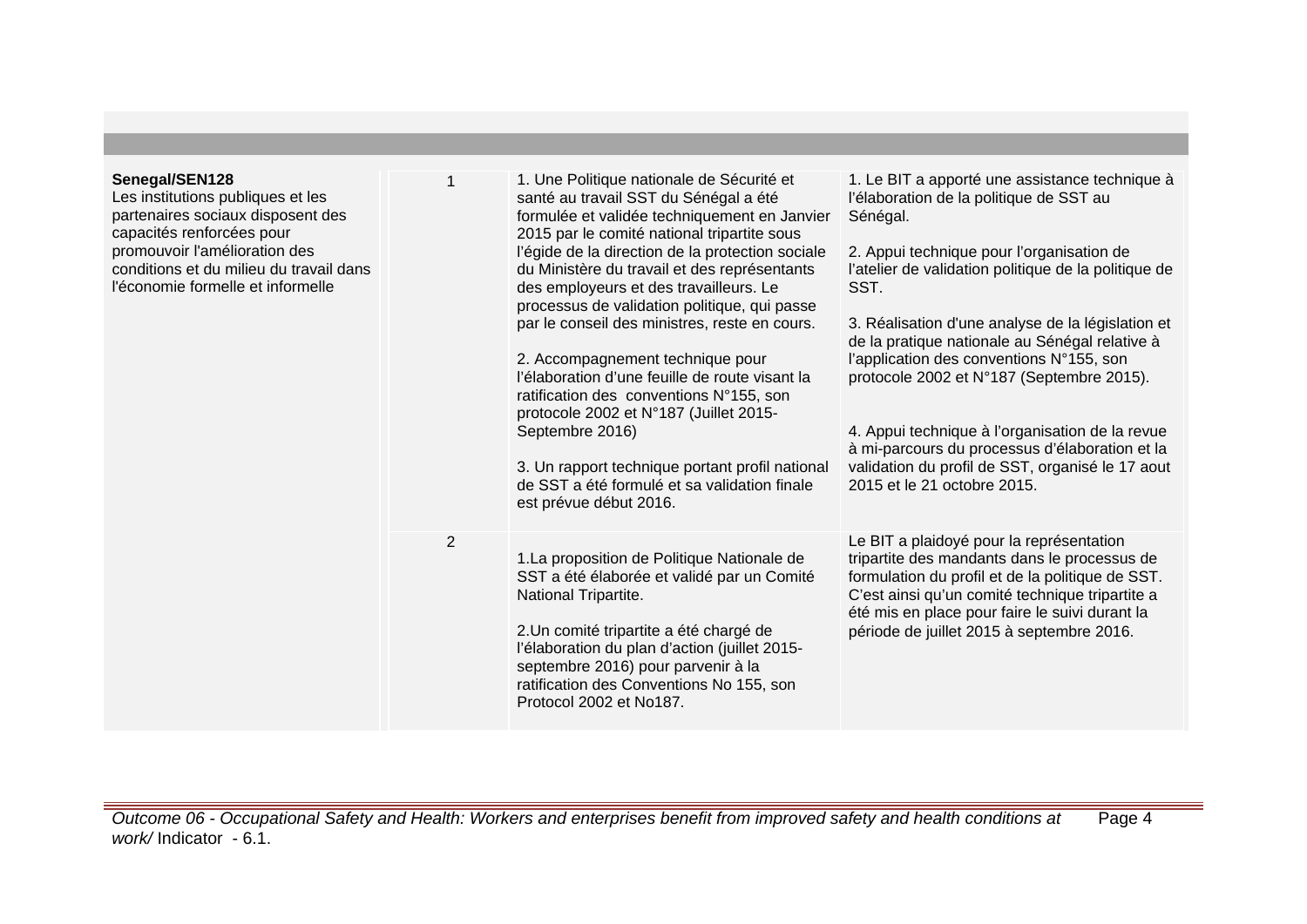| Botswana/BWA127<br>Enterprises and workers benefit from<br>improved safety and health conditons<br>at the workplace. |                | National OSH Profile and OSH Policy<br>prepared by the Tripartite OSH Task Team in<br>April 2014 were presented and adopted by<br>the Ministry of Labour and Home Affairs.                                                                                                                                                                              | The ILO provided financial and technical<br>support for the development of the OSH Profile<br>and Policy. The ILO facilitated the presentation<br>of the drafts to the Tripartite OSH Task Team<br>at a workshop, and further, assisted the<br>Ministry of Labour and Home affairs in the<br>finalization and adoption of the documents.                                        |
|----------------------------------------------------------------------------------------------------------------------|----------------|---------------------------------------------------------------------------------------------------------------------------------------------------------------------------------------------------------------------------------------------------------------------------------------------------------------------------------------------------------|---------------------------------------------------------------------------------------------------------------------------------------------------------------------------------------------------------------------------------------------------------------------------------------------------------------------------------------------------------------------------------|
|                                                                                                                      | $\overline{2}$ | The development of the OSH Profile and<br>Policy are defined in the Botswana DWCP<br>Outcome 6 and agreed upon by the tripartite<br>Botswana DWCP Steering Committee. A fully<br>tripartite process was taken in their<br>development by the Tripartite OSH Task<br>Team chaired by the Director of OSH in the<br>Ministry of Labour and Homes Affairs. | The ILO supported the formation of the<br>Tripartite OSH Task Team under the Botswana<br>DWCP Steering Committee. ILO provided<br>financial and technical support to the workers<br>and employers in the separate workshops to<br>ensure that they fully understood the OSH<br>challenges in Botswana and to facilitate their<br>participation in the Tripartite OSH Task Team. |

**Additional CPO Information (This information should only be added when relevant and necessary and should not repeat information already entered under results or ILO contribution)**

| a) Gender equality and non-discrimination                                                                                                                                                                                                                                                                                                                                            | b) Partnerships (external)                                                                                                                                                                                                                                   |
|--------------------------------------------------------------------------------------------------------------------------------------------------------------------------------------------------------------------------------------------------------------------------------------------------------------------------------------------------------------------------------------|--------------------------------------------------------------------------------------------------------------------------------------------------------------------------------------------------------------------------------------------------------------|
| The National Occupational Health and Safety Policy integrates gender<br>equality and guidelines on people living with disabilities.<br>Gender: Enacted gender-related OH&S initiatives to address the different<br>effect of OSH risks on men and women; ensuring there are gender-sensitive<br>approaches to enhance and promote safer and healthier workplaces for all<br>workers. | Partnerships with the African Regional Labour Administration Centre<br>(ARLAC), Southern African Development Community (SADC), and regional<br>OH&S institutions for effective sharing of relevant experiences and<br>innovative ideas have been established |
| People living with disabilities: The development and implementation of<br>المتحاللة وأناقي والمتلوك ومرمز الرمزمي مجالفها والمستحدد والمحارب فالمتحا والمتحالي المتحر والمتحارب ومحارب                                                                                                                                                                                               |                                                                                                                                                                                                                                                              |

regulations and guidelines for the accommodation and provision of facilities for persons with disabilities and other special needs at workplaces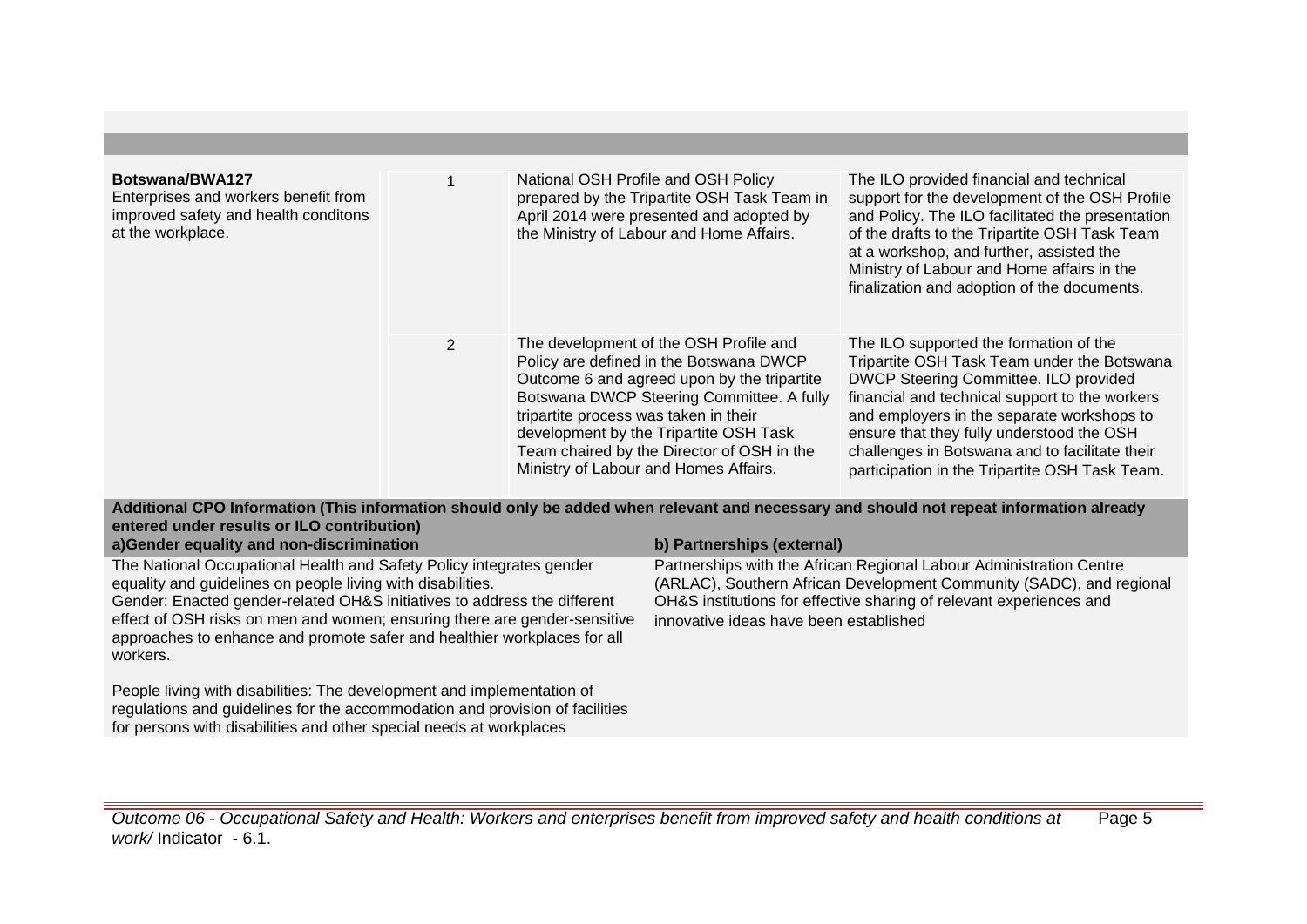| Namibia/NAM152<br>National OSH system and<br>infrastructure strengthened |                | National occupational safety and health<br>(OSH) profile was developed by the tripartite<br>task team and adopted at a validation<br>workshop in August 2014, in line with the<br>Outcome 5 of the Namibia DWCP "Workers"<br>and enterprises benefit from improved safety<br>and health conditions in the workplace." | The ILO provided technical expertise in the<br>development of the OSH profile, based on ILO<br>OSH instruments, tools and regional and<br>international best practices on OSH<br>management.<br>The ILO also facilitated and provided advisory<br>support during the validation of the OSH profile<br>in August 2014. |
|--------------------------------------------------------------------------|----------------|-----------------------------------------------------------------------------------------------------------------------------------------------------------------------------------------------------------------------------------------------------------------------------------------------------------------------|-----------------------------------------------------------------------------------------------------------------------------------------------------------------------------------------------------------------------------------------------------------------------------------------------------------------------|
|                                                                          | $\overline{2}$ | After the zero draft was produced at a<br>tripartite workshop on the development of a<br>coherent national OSH policy, the national<br>OSH profile was developed and finalized by<br>the tripartite task team appointed by the<br>tripartite National OSH taskforce.                                                  | The ILO provided guidance on the group work<br>and plenary discussions, and further assisted<br>tripartite constituents in setting priories for the<br>development of the national OSH policy and<br>programme including training for members of<br>the tripartite national OSH taskforce.                            |

**Additional CPO Information (This information should only be added when relevant and necessary and should not repeat information already entered under results or ILO contribution)**

| a)Gender equality and non-discrimination                                    | b) Partnerships (external)                                                  |
|-----------------------------------------------------------------------------|-----------------------------------------------------------------------------|
| The National OSH Profile has included, among other provisions, legislative  | A number of private sector organisations that deal with OSH in various      |
| framework on affirmative action to afford equal employment opportunities to | industries participated in the workshops and provided valuable input in the |
| people with disabilities.                                                   | development of the national OSH profile.                                    |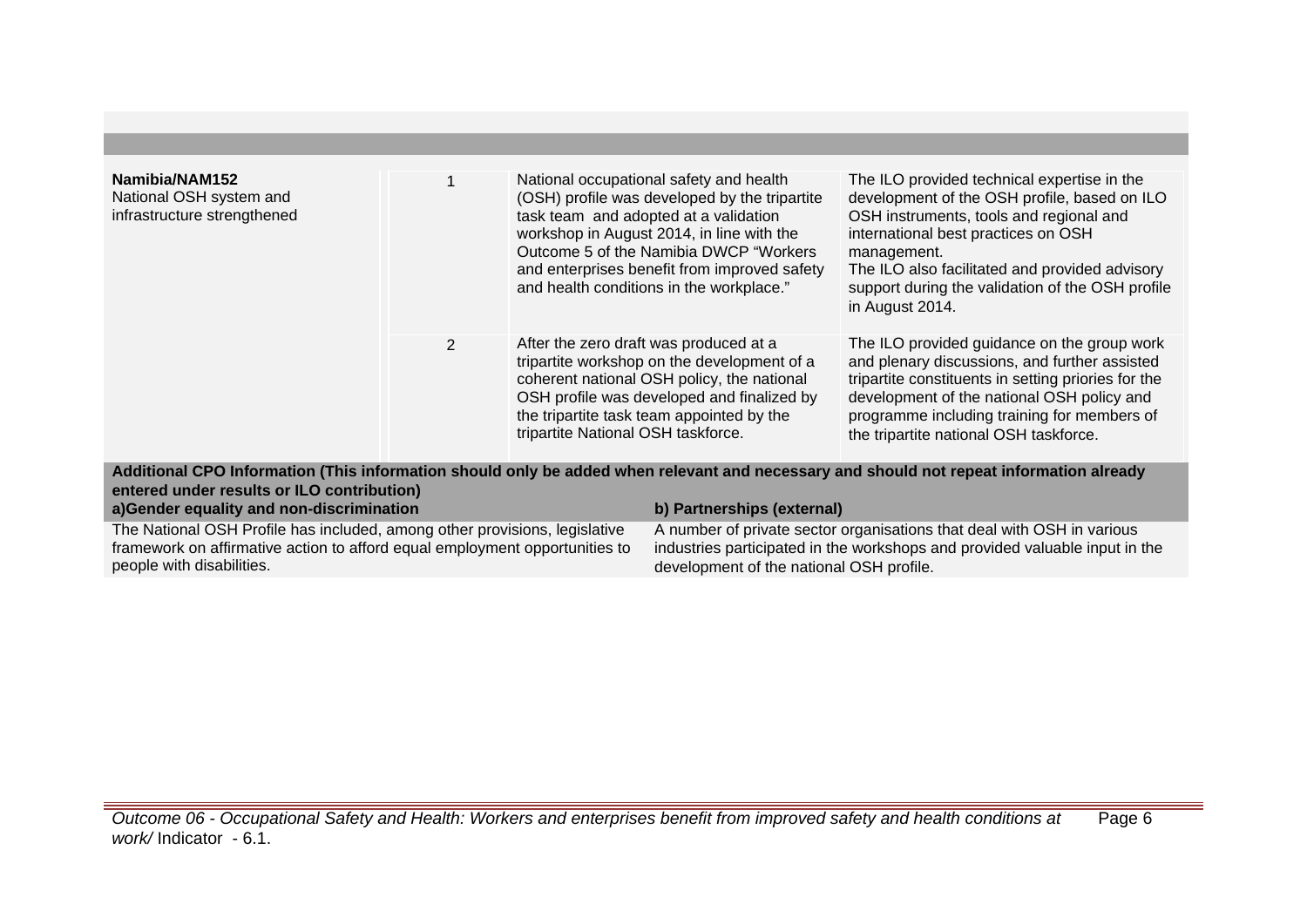| <b>Arab States</b>                               |                |                                                                                                                                                                                                                                                                                                                                                                                                   |                                                                                                                                                                                                                                                                                                                                                                                                                                                                                           |
|--------------------------------------------------|----------------|---------------------------------------------------------------------------------------------------------------------------------------------------------------------------------------------------------------------------------------------------------------------------------------------------------------------------------------------------------------------------------------------------|-------------------------------------------------------------------------------------------------------------------------------------------------------------------------------------------------------------------------------------------------------------------------------------------------------------------------------------------------------------------------------------------------------------------------------------------------------------------------------------------|
| <b>Palestinian Territory,</b><br>Occupied/PSE999 |                | A National Occupational Safety and Health<br>(OSH) policy and programme (2015-2019)<br>was developed and endorsed by National<br><b>Tripartite OSH Committee</b>                                                                                                                                                                                                                                  | The ILO assisted the National OSH Committee<br>in organizing two workshops in 2014 to discuss<br>and adopt the National OSH Policy and<br>Programme. The ILO provided guidance on<br>how to develop the Policy and Programme<br>referring to C155, C187 and the examples of<br>other member States.                                                                                                                                                                                       |
|                                                  | $\overline{2}$ | The newly established National tripartite OSH<br>committee: i) fully engaged at all stages in<br>the development of National OSH policy and<br>programme (2015-2019) which addresses<br>emerging OSH needs at the workplace and<br>the prevention of occupational accidents and<br>diseases; ii) discussed the application of key<br>ILO OSH instruments including C155 and<br>C <sub>187</sub> . | The ILO supported the establishment and<br>capacitation of the National OSH committee. It<br>also provided technical assistance to the<br>compilation of OSH information and<br>development of a national OSH profile for the<br>Occupied Palestinian Territories, which<br>constituted the first step towards developing an<br>OSH policy. The ILO also facilitated<br>discussions of the tripartite committee and<br>provided technical guidance on the OSH<br>Conventions 155 and 187. |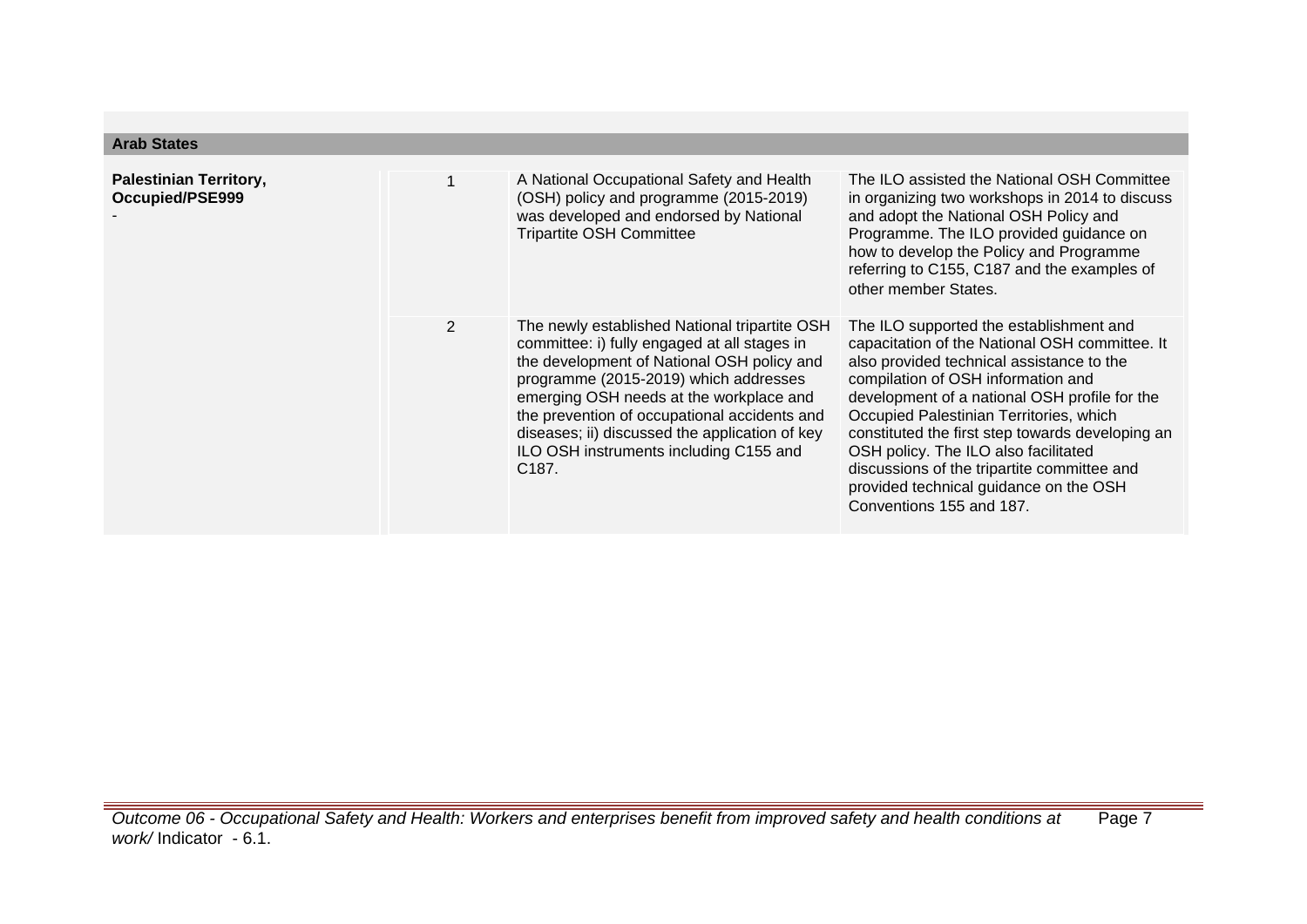| <b>Asia and the Pacific</b>                                                                                                                                                           |                |                                                                                                                                                                     |                                                                                                                                                                                                                                                                                                                                                                                                                                                                                                                                                                                                                                                                       |
|---------------------------------------------------------------------------------------------------------------------------------------------------------------------------------------|----------------|---------------------------------------------------------------------------------------------------------------------------------------------------------------------|-----------------------------------------------------------------------------------------------------------------------------------------------------------------------------------------------------------------------------------------------------------------------------------------------------------------------------------------------------------------------------------------------------------------------------------------------------------------------------------------------------------------------------------------------------------------------------------------------------------------------------------------------------------------------|
| <b>Brunei Darussalam/BRN151</b><br>The policy and Programme adopted<br>to promote occupational health and<br>safety at work                                                           |                | The National Occupational Safety and Health<br>Profile of Brunei Darussalam was launched<br>by the Labour Department, Ministry of Home<br>Affairs on 28 April 2014. | The ILO in cooperation with the Ministry of<br>Manpower, Singapore and the Korea<br>Occupational Safety and Health Agency,<br>provided training to the Labour Department and<br>other stakeholders (e.g. Ministry of Public<br>Health) on OSH profile development and<br>methodologies in 2011. A selection of<br>examples from other countries were shared<br>with the Labour Department.<br>During the process, ILO has reviewed and<br>provided comments and recommendations to<br>the draft Profile.<br>In March 2014, ILO facilitated and provided<br>technical inputs to a broad stakeholder<br>consultation to validate and review the final<br>draft Profile. |
|                                                                                                                                                                                       | $\overline{2}$ | The National OSH Profile was developed in<br>consultation with the stakeholders including<br>representatives of employers and workers.                              | The stakeholder validation workshop was<br>convened in March 2014. The ILO provided<br>comments and advice for improvement. The<br>workshop had participation from<br>representatives from Department of Labour,<br>Ministry of Public Health and representatives<br>from private sector, employers and workers.                                                                                                                                                                                                                                                                                                                                                      |
| Additional CPO Information (This information should only be added when relevant and necessary and should not repeat information already<br>entered under results or ILO contribution) |                |                                                                                                                                                                     |                                                                                                                                                                                                                                                                                                                                                                                                                                                                                                                                                                                                                                                                       |
| a)Gender equality and non-discrimination                                                                                                                                              |                | b) Partnerships (external)                                                                                                                                          |                                                                                                                                                                                                                                                                                                                                                                                                                                                                                                                                                                                                                                                                       |
|                                                                                                                                                                                       |                |                                                                                                                                                                     | The Ministry of Manpower (Singapore) provided experts to provide technical<br>assistance in the development process and reviewed the results.                                                                                                                                                                                                                                                                                                                                                                                                                                                                                                                         |
|                                                                                                                                                                                       |                |                                                                                                                                                                     |                                                                                                                                                                                                                                                                                                                                                                                                                                                                                                                                                                                                                                                                       |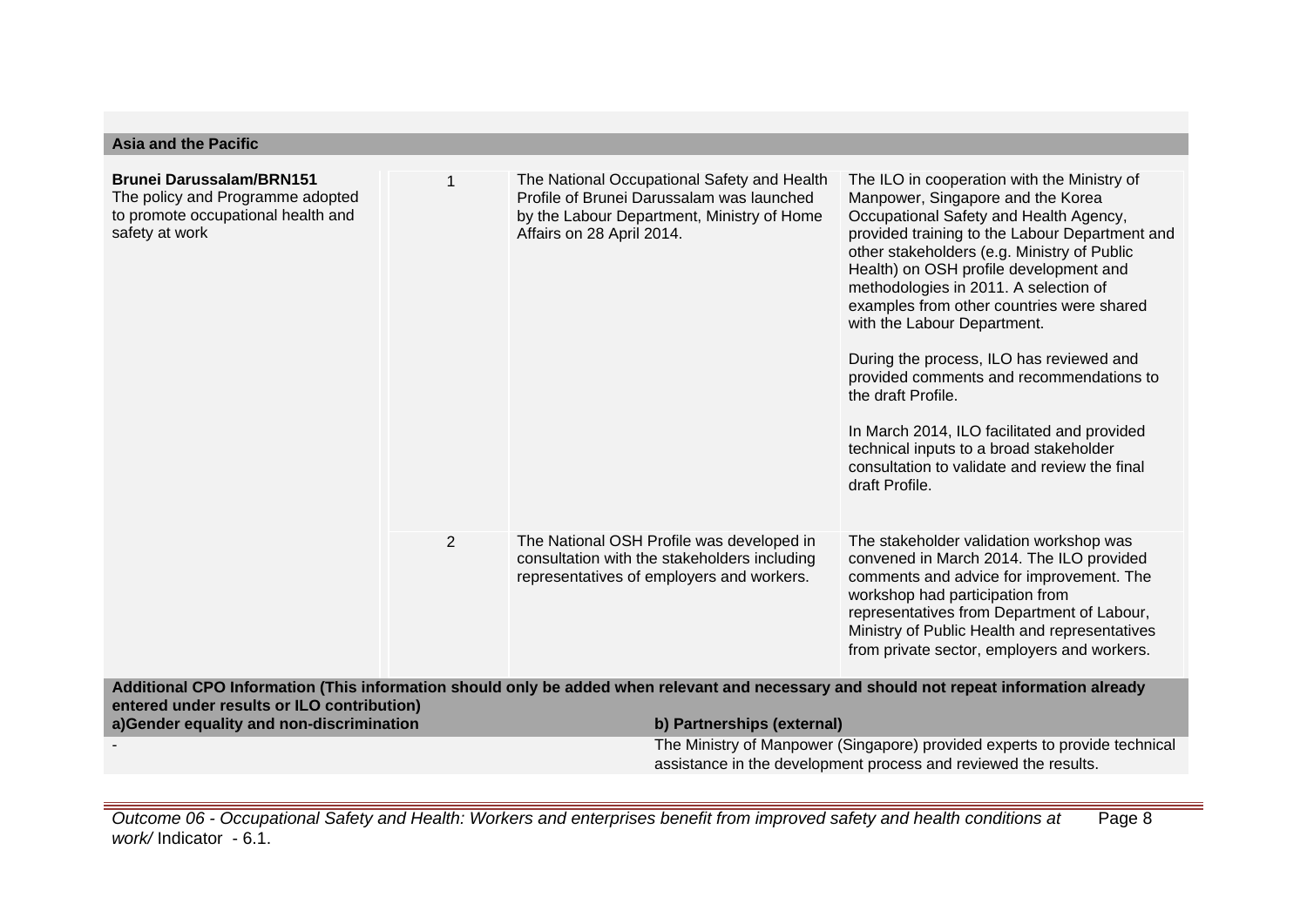| Viet Nam/VNM152<br>Better and more equitable working<br>conditions, through improved<br>policies and systems especially on<br>OSH. |   | In June 2015, the National Assembly adopted<br>the first specialized law on OSH that extends<br>protection coverage of informal economy<br>workers and introduces a nation-wide OSH<br>governance system in line with the principles<br>and requirements of the ILO Conventions no.<br>155 and no. 187.                                                                                                                                                                                                                                 | ILO provided technical support throughout the<br>entire drafting and consultation process. The<br>advice included a Joint ILO/WHO Technical<br>Memorandum with the Vietnamese<br>constituents, comparative information from<br>other countries, inputs on specific topics (e.g.<br>outreach to informal economy), and<br>contribution to the implementation strategy.<br>Both the drafting committee, including MOLISA<br>and social partners, and the appraisal<br>committee constituted by the Social Affairs<br>Committee of the National Assembly benefited<br>from the ILO technical support and managed to<br>incorporate most of the ILO inputs in the<br>adopted law. |
|------------------------------------------------------------------------------------------------------------------------------------|---|-----------------------------------------------------------------------------------------------------------------------------------------------------------------------------------------------------------------------------------------------------------------------------------------------------------------------------------------------------------------------------------------------------------------------------------------------------------------------------------------------------------------------------------------|-------------------------------------------------------------------------------------------------------------------------------------------------------------------------------------------------------------------------------------------------------------------------------------------------------------------------------------------------------------------------------------------------------------------------------------------------------------------------------------------------------------------------------------------------------------------------------------------------------------------------------------------------------------------------------|
|                                                                                                                                    | 2 | Both the workers' organization - Vietnam<br>General Confederation of Labour (VGCL)<br>and employers' organizations - Vietnam<br>Chamber of Commerce and Industry and<br>Vietnam Cooperatives Alliance (VCCI and<br>VCA) have been invited to a series of<br>tripartite consultation workshops on the draft<br>law. While VGCL provided pertinent inputs<br>throughout the consultative and drafting<br>process, VCCI developed a position paper on<br>behalf of the business community and<br>provided seasoned advice in the meetings. | ILO has promoted a tripartite approach to the<br>entire drafting and consulting process for the<br>law and encouraged the direct involvement of<br>members and constituents in the consultations<br>in order to consolidate positions and enrich the<br>law.ILO facilitated the production of the VCCI<br>position paper.                                                                                                                                                                                                                                                                                                                                                     |
| entered under results or ILO contribution)                                                                                         |   | Additional CPO Information (This information should only be added when relevant and necessary and should not repeat information already                                                                                                                                                                                                                                                                                                                                                                                                 |                                                                                                                                                                                                                                                                                                                                                                                                                                                                                                                                                                                                                                                                               |
| a)Gender equality and non-discrimination                                                                                           |   | b) Partnerships (external)                                                                                                                                                                                                                                                                                                                                                                                                                                                                                                              |                                                                                                                                                                                                                                                                                                                                                                                                                                                                                                                                                                                                                                                                               |
|                                                                                                                                    |   | ILO and WHO                                                                                                                                                                                                                                                                                                                                                                                                                                                                                                                             | Joint technical memorandum on Vietnam's draft law on OSH developed by                                                                                                                                                                                                                                                                                                                                                                                                                                                                                                                                                                                                         |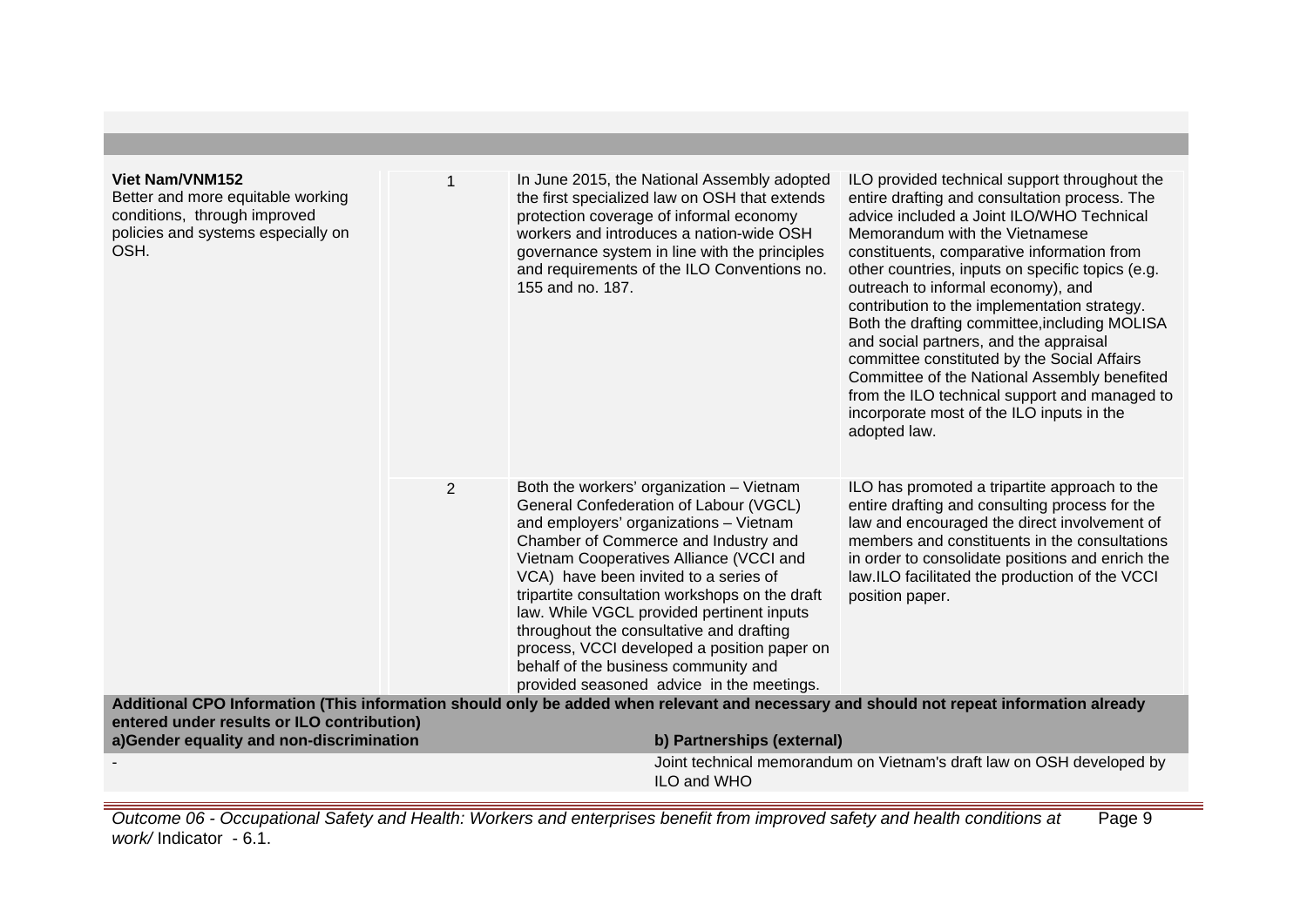| Kiribati/KIR999                                                                        |                | The Occupational Health & Safety Act 2015<br>was passed into law by the Kiribati<br>Parliament in August 2015 and establishes<br>for the first time, a legal framework to<br>promote occupational safety and health in<br>workplaces.                                                                                                                                                                  | Between September -14 and March-15, the<br>ILO provided technical support: i) at one day<br>final consultation with tripartite constituents on<br>the finalisation of the OSH Bill; ii) on<br>outstanding matters in the Bill arising from the<br>national tripartite consultation; iii) for a capacity<br>assessment of government, employers and<br>workers capacity requirements to implement<br>the OSH Bill; iv) at one day national workshop<br>with all Members of Parliament on the OSH<br>Bill; v) for further technical amendments to the<br>Bill. |
|----------------------------------------------------------------------------------------|----------------|--------------------------------------------------------------------------------------------------------------------------------------------------------------------------------------------------------------------------------------------------------------------------------------------------------------------------------------------------------------------------------------------------------|--------------------------------------------------------------------------------------------------------------------------------------------------------------------------------------------------------------------------------------------------------------------------------------------------------------------------------------------------------------------------------------------------------------------------------------------------------------------------------------------------------------------------------------------------------------|
|                                                                                        | $\overline{2}$ | Social partners were involved in the<br>development process through the two key<br>ways. First, social partners fully participated<br>in workshops to discuss the content of the Bill<br>and provide feedback. Secondly, the draft Bill<br>was officially reviewed by the Decent Work<br>Agenda Steering Committee (the national<br>tripartite labour advisory body in Kiribati) at<br>various stages. | The ILO organized tripartite workshops to<br>discuss and support their position papers;<br>supported social partners to enhance capacity<br>to develop position papers and articulate their<br>issue and concerns with respect to specific<br>sections of the law; facilitated discussions<br>through the Decent Work Agenda Steering<br>Committee (DWASC) including clarifying<br>specific issues; provided fellowship for<br>government officials to support the<br>development process through national tripartite<br>mechanisms.                         |
| entered under results or ILO contribution)<br>a)Gender equality and non-discrimination |                | Additional CPO Information (This information should only be added when relevant and necessary and should not repeat information already<br>b) Partnerships (external)                                                                                                                                                                                                                                  |                                                                                                                                                                                                                                                                                                                                                                                                                                                                                                                                                              |
| The new labour law provides for equal access to employment for women                   |                |                                                                                                                                                                                                                                                                                                                                                                                                        |                                                                                                                                                                                                                                                                                                                                                                                                                                                                                                                                                              |
| including protection.                                                                  |                |                                                                                                                                                                                                                                                                                                                                                                                                        |                                                                                                                                                                                                                                                                                                                                                                                                                                                                                                                                                              |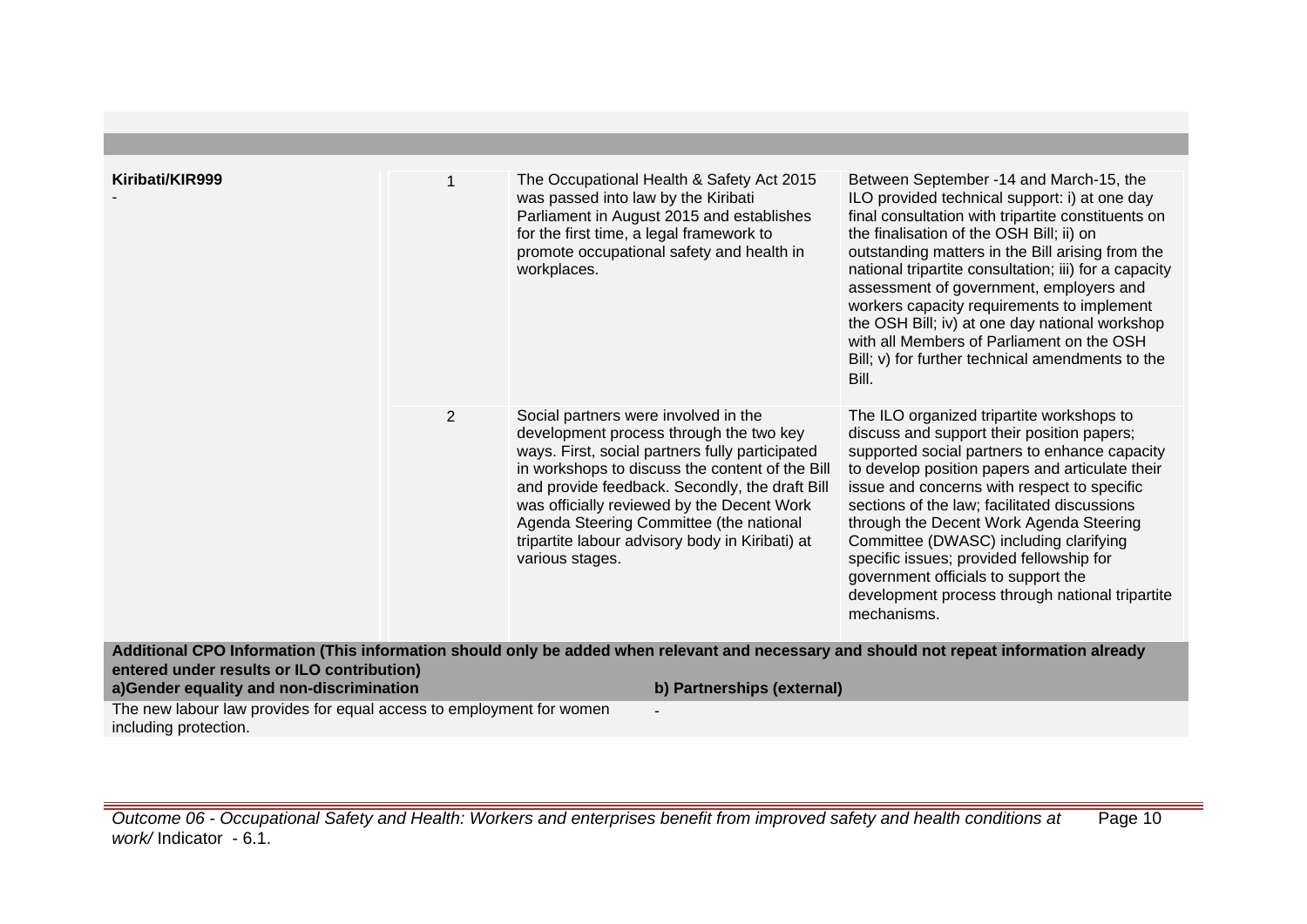| Samoa (Western)/WSM999 |   | The Occupational Safety and Health<br>Regulations were signed by the Head of<br>State and entered into force in June 2014.                                                                                 | ILO provided technical assistance to the<br>Ministry of Ministry of Commerce, Industry and<br>Labour (MCIL) in drafting the draft for OSH<br>Regulation and stakeholder consultation. It also<br>provided training to the OSH<br>officials/inspectors and social partners in<br>national OSH governance, OSH for small and<br>medium-sized enterprises.<br>In support of the implementation of the<br>Regulations, ILO developed and conducted the<br>Foundation Skills Training Programme for all<br>OSH and Labour Inspectors, as well as<br>developed a Facilitator Guide, a Participant<br>Workbook and a Labour and OSH Inspection<br>Handbook in consultation with MCIL.<br>ILO supported the development of promotional<br>materials about the Regulations and their<br>contents. |
|------------------------|---|------------------------------------------------------------------------------------------------------------------------------------------------------------------------------------------------------------|------------------------------------------------------------------------------------------------------------------------------------------------------------------------------------------------------------------------------------------------------------------------------------------------------------------------------------------------------------------------------------------------------------------------------------------------------------------------------------------------------------------------------------------------------------------------------------------------------------------------------------------------------------------------------------------------------------------------------------------------------------------------------------------|
|                        | 2 | Consultations with employers' and workers'<br>organizations were conducted by the<br>Government during the preparatory phase of<br>the Regulations, including the final<br>consultations in February 2014. | ILO facilitated consultations between the<br>Government and the social partners and<br>supported as well the training of members<br>from both employers' and workers'<br>organizations on OSH Regulations in both<br>main Islands of Samoa.                                                                                                                                                                                                                                                                                                                                                                                                                                                                                                                                              |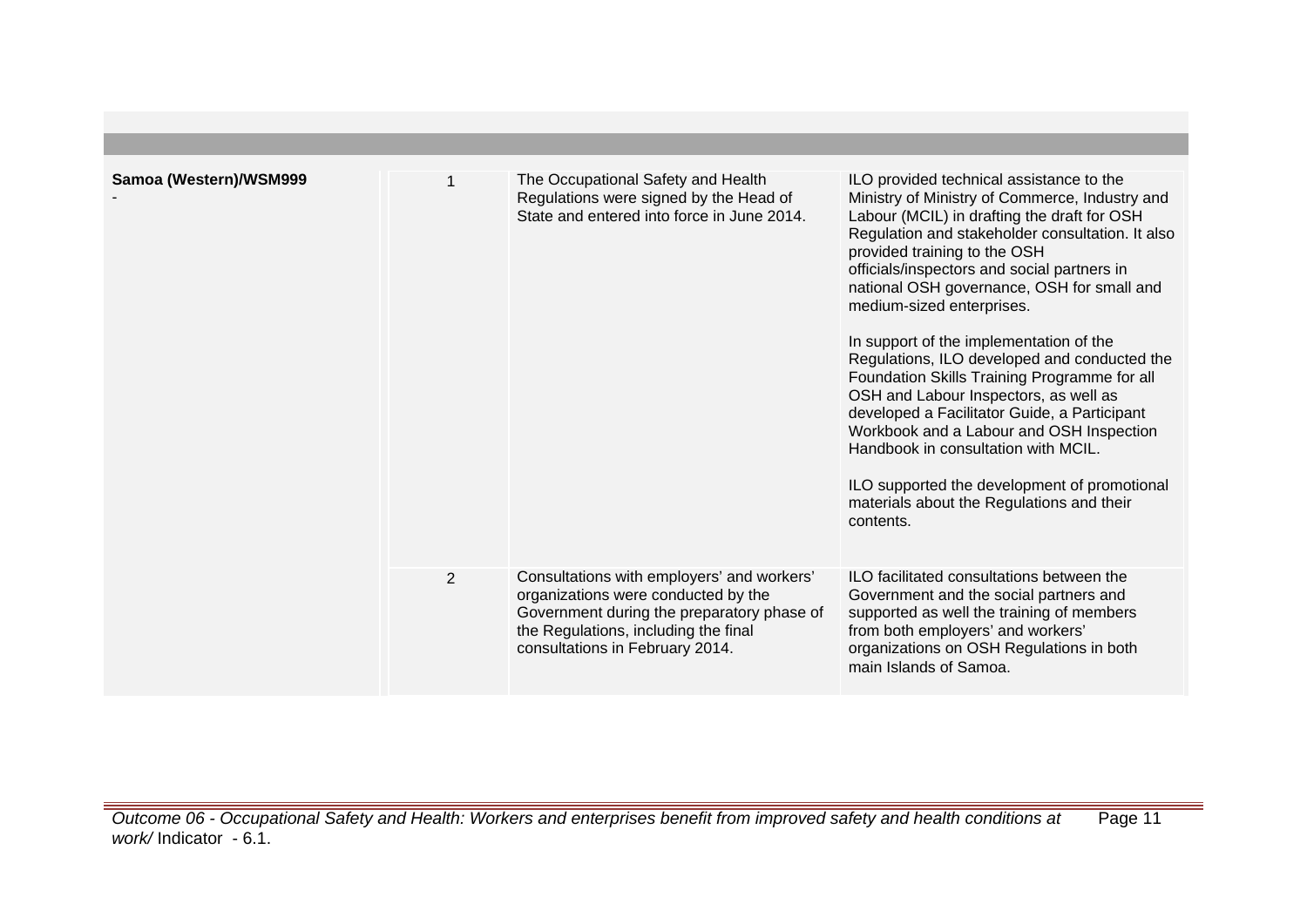| Latin Anienca and the Canbbean                                                                                                                            |                |                                                                                                                                                                                                                                                                                                                                                                                                            |                                                                                                                                                                                                                                                                                                                                                                                                                                                                                                                                                                                                                                                                                                                                                                                                                           |  |
|-----------------------------------------------------------------------------------------------------------------------------------------------------------|----------------|------------------------------------------------------------------------------------------------------------------------------------------------------------------------------------------------------------------------------------------------------------------------------------------------------------------------------------------------------------------------------------------------------------|---------------------------------------------------------------------------------------------------------------------------------------------------------------------------------------------------------------------------------------------------------------------------------------------------------------------------------------------------------------------------------------------------------------------------------------------------------------------------------------------------------------------------------------------------------------------------------------------------------------------------------------------------------------------------------------------------------------------------------------------------------------------------------------------------------------------------|--|
| Chile/CHL127<br>Política nacional de seguridad y<br>salud en el trabajo diseñada y en<br>proceso de implementación,<br>incluyendo instrumentos de gestión |                | 1. La Subsecretaria de Previsión Social<br>formuló una Politica Nacional de Seguridad y<br>Salud en el Trabajo (SST) en cumplimiento<br>del Convenio 187 ratificado en 2011.                                                                                                                                                                                                                               | 1. Traducción e impresion Plan Formación OIT<br>""Desarrollo programas nacionales SST"".<br>2. Jornada de formación con los Secretarios<br>Regionales Ministeriales del Trabajo.<br>3. Taller Tripartito en OIT donde se entregaron<br>insumos técnicos sobre Politicas Nacionales<br>SST y movilización de especialista OIT.<br>4. Comentarios técnicos al borrador de la<br>Política Nacional de SST.<br>5. Apoyo en la organización del Congreso<br>Internacional de la Política Nacional SST y<br>movilización de especialista OIT y de expertos<br>internacionales (Uruguay y Colombia).<br>Participación de especialista OIT en dos foros<br>del Congreso Internacional: "Promoción y<br>vigilancia del cumplimiento de la normativa de<br>SST" y "Responsabilidades jurídicas del<br>empleador en materia de SST". |  |
|                                                                                                                                                           | $\overline{2}$ | 1. La Política Nacional de SST ha sido el<br>resultado de un proceso de consulta<br>tripartita, extendido a las 15 regiones del<br>país. Los insumos de las consultas<br>regionales fueron considerados para la<br>elaboración de la Política, enviada al Consejo<br>Consultivo de Seguridad Laboral, de<br>composición tripartita, el que elevó<br>comentarios al Ministerio para su aprobación<br>final. | 1. Elaboración de una metodología de consulta<br>regional.<br>2. Participación de OIT en Talleres Regionales<br>de Consulta.<br>3. Apoyo en preparación de materiales para los<br>Talleres Regionales de Consulta de la Política<br>y para prensa nacional.                                                                                                                                                                                                                                                                                                                                                                                                                                                                                                                                                               |  |

**Latin America and the Caribbean**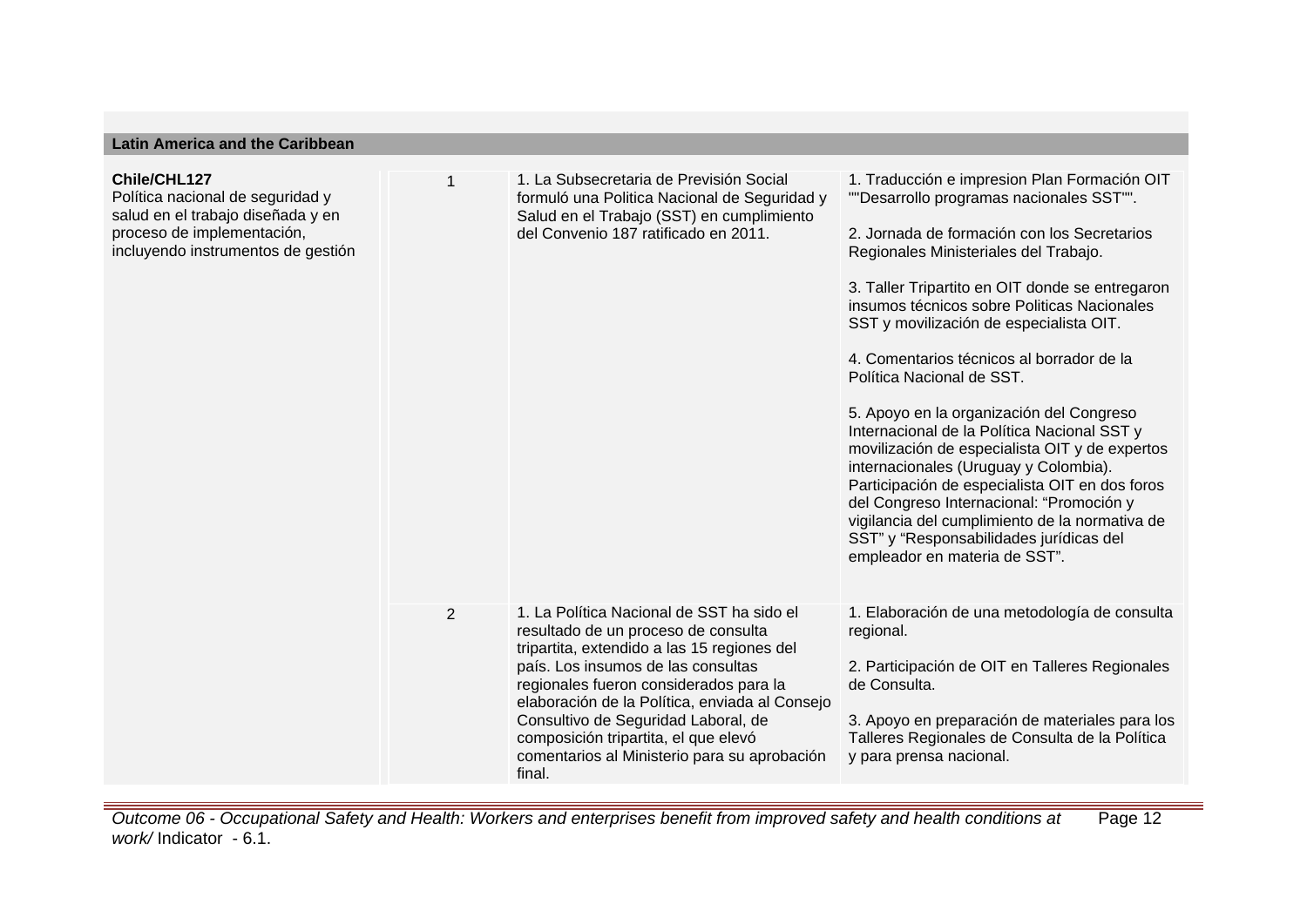4. Entrega de insumos técnicos al Consejo Consultivo de Seguridad Laboral.

5. Comparecencia OIT ante el Consejo Consultivo de Seguridad Laboral, exponiendo comentarios técnicos al borrador de Política Nacional de SST, conforme al contenido del Convenio núm. 187 y la experiencia internacional comparada.

## **Additional CPO Information (This information should only be added when relevant and necessary and should not repeat information already entered under results or ILO contribution) a)Gender equality and non-discrimination b) Partnerships (external)**

-

La Política Nacional recoge expresamente la perspectiva de género en la SST: "Objetivo nro. 6. Promover la incorporación de la perspectiva de género en todas las materias de Seguridad y Salud en el Trabajo".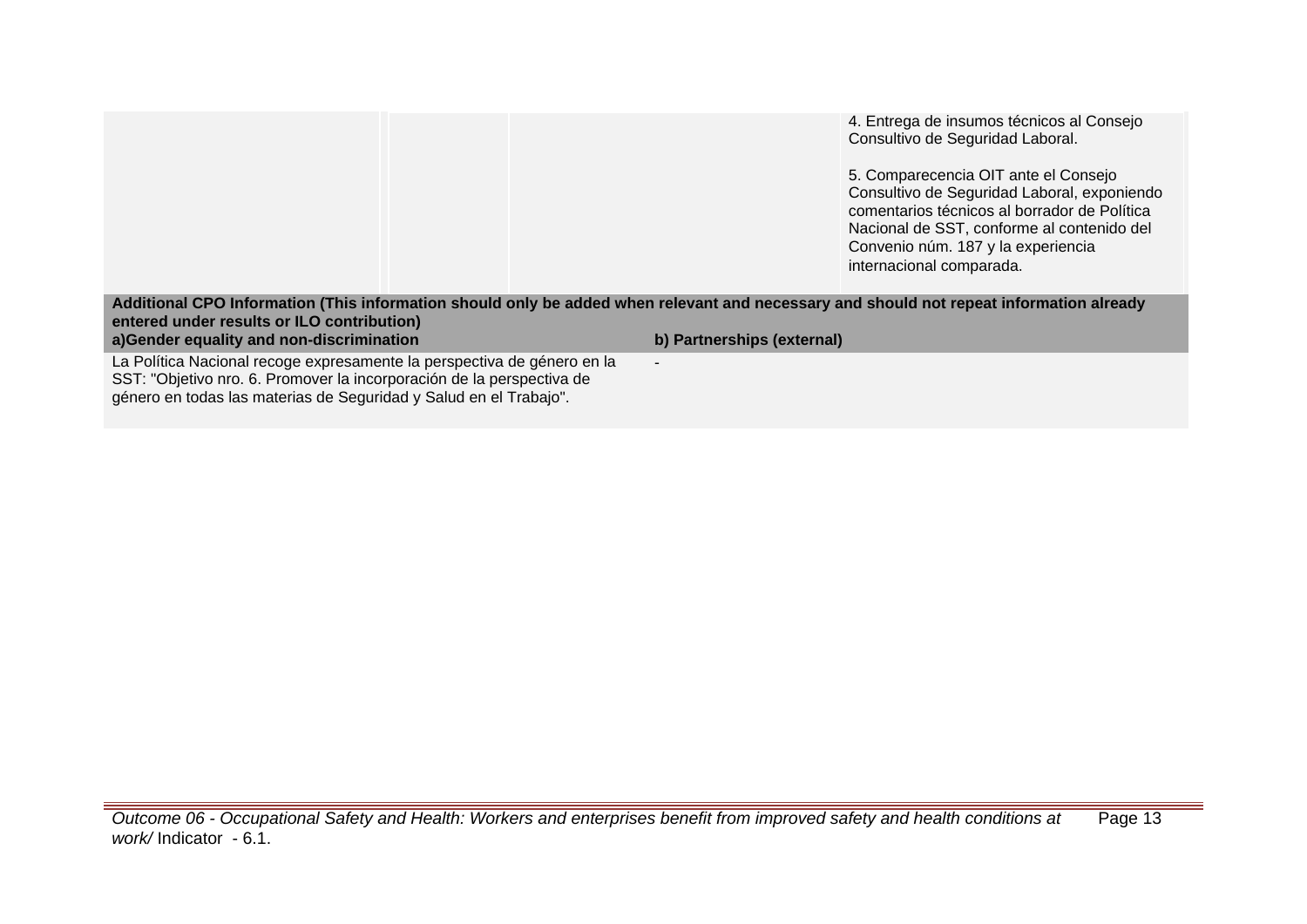# **RESULTS BY INDICATOR**

**Indicator - 6.2. Number of member States in which tripartite constituents, with ILO support, implement programmes to promote improved safety and health at work.**

### **Measurement**

To be counted as reportable, results must meet at least one of the following criteria:

1.The member State has incorporated OSH concerns into national development frameworks or similar national policy documents. 2. A national tripartite mechanism for OSH is established or revitalized so that it functions effectively (meeting regularly and making recommendations to government).

3.OSH information, awareness-raising, and training strategies are designed and implemented by the government, employers and workers organizations, to help give effect to programmes targeting improvement of OSH conditions, as documented by a schedule and budget allocation for, and reports of, activities.

4.Labour inspection services carry out more effective and efficient inspections to help ensure application of OSH standards, as documented through evidence in annual reports.

5.A register and analyses, with sex-disaggregated data, of occupational accidents and diseases are established or upgraded and maintained at national level by the competent authority.

| <b>Country/Country Programme</b><br><b>Outcome (CPO)</b>                                                       | <b>Measurement</b><br><b>Criteria</b> | <b>Result Achieved</b>                                                                                                                                                                                                                                                                                                                                               | <b>ILO Contribution</b>                                                                                                                                                                                                                                                                                                                                            |
|----------------------------------------------------------------------------------------------------------------|---------------------------------------|----------------------------------------------------------------------------------------------------------------------------------------------------------------------------------------------------------------------------------------------------------------------------------------------------------------------------------------------------------------------|--------------------------------------------------------------------------------------------------------------------------------------------------------------------------------------------------------------------------------------------------------------------------------------------------------------------------------------------------------------------|
| <b>Africa</b>                                                                                                  |                                       |                                                                                                                                                                                                                                                                                                                                                                      |                                                                                                                                                                                                                                                                                                                                                                    |
| Egypt/EGY152<br>OSH inspection is carried out more<br>effectively and efficiently in three<br>geographic areas | 3                                     | OSH Strategic Plan and OSH training plan<br>have been designed and developed for a<br>specific inspection unit (120 Inspectors,<br>includes 60 OSH inspectors) of the Ministry<br>of Manpower and Migration inspection<br>department. Both were developed by the<br>OSH inspectors and verified/validated by the<br>tripartite constituents in May 2015 (Ministry of | ILO provided technical support and<br>consultations for MOMM officials, OSH<br>inspectors to design the strategic plan and<br>training plan through different workshops (7<br>workshops - targeted more than 136 inspectors<br>and officials) during 2014-2015 (June<br>2014-April 2015). ILO provided technical<br>expertise to draft both the OSH strategic plan |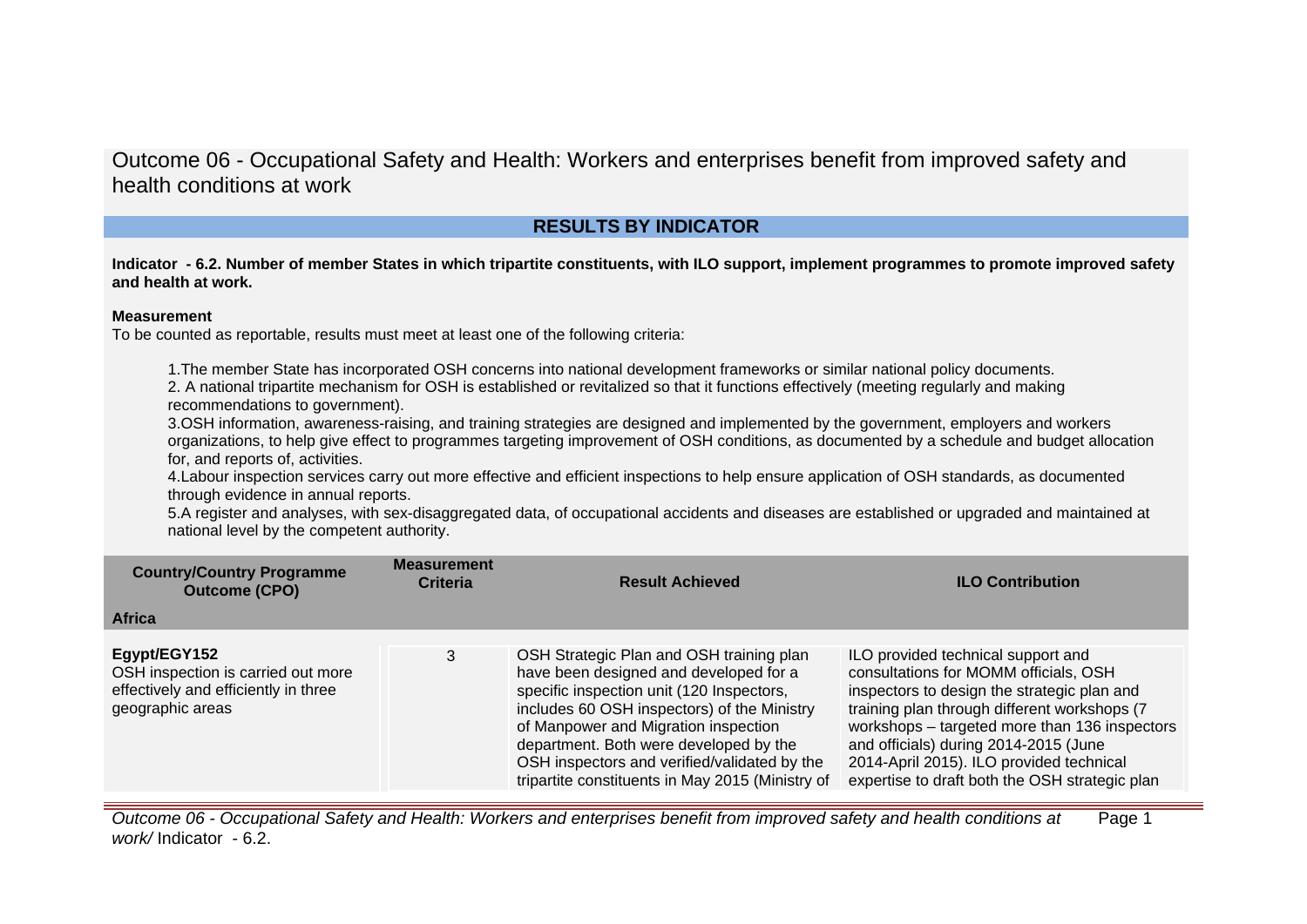|   | Investment, Ministry of Trade and Industry<br>and MOMM high officials, inspection<br>department, food/textile export council, and<br>some representatives of trade unions).<br>Implementation process was delayed due to<br>the MOMM official's approval and validation,<br>and implementation process will be started in<br>August 2015. | and training plan to improve the MOMM OSH<br>inspector's performance and to promote the<br>good practices of OSH requirements and<br>legislations. ILO facilitated the final OSH<br>strategic plan and training plan validation<br>workshop in March 2015.                                                                                                                                                                                                                                                                                                                                                                                                                                                                                                                                                                                                                                                                                                                                                                                                                                                                                                     |
|---|-------------------------------------------------------------------------------------------------------------------------------------------------------------------------------------------------------------------------------------------------------------------------------------------------------------------------------------------|----------------------------------------------------------------------------------------------------------------------------------------------------------------------------------------------------------------------------------------------------------------------------------------------------------------------------------------------------------------------------------------------------------------------------------------------------------------------------------------------------------------------------------------------------------------------------------------------------------------------------------------------------------------------------------------------------------------------------------------------------------------------------------------------------------------------------------------------------------------------------------------------------------------------------------------------------------------------------------------------------------------------------------------------------------------------------------------------------------------------------------------------------------------|
| 4 | It was evidenced by employers and the<br>project following-up system that the<br>performance of OSH inspectors and their<br>advisory services were improved by using the<br>updated inspection checklists and enhanced<br>capacity in first-aid.                                                                                          | 1. The ILO provided technical support and<br>consultations for the Ministry of Manpower and<br>migration (MOMM officials), OSH inspectors to<br>design the strategic plan and training plan<br>through different workshops (7 workshops -<br>targeted more than 136 inspectors and<br>officials) during 2014-2015 (June 2014-April<br>$2015$ ).<br>2. The ILO facilitated the final OSH strategic<br>plan and training plan validation workshop in<br>March 2015.<br>3. The ILO organized and implemented the first<br>aid training plan, 5 trainings on first-aid and<br>dealing with work-related accidents in<br>cooperation with Egyptian Red Crescent have<br>been conducted, targeted more than 100<br>representatives of OSH inspectors, employer<br>organizations and worker organizations.<br>4. The ILO facilitated a training workshop on<br>"Occupational Licensing in Egypt and abroad<br>Workshop" to discuss and enforce the<br>arrangements of occupational licensing<br>systems with attendance of 50 relevant<br>stakeholders including MOMM, Ministry of<br>Education, Ministry of Tourism, employers'<br>representatives and trade unions. |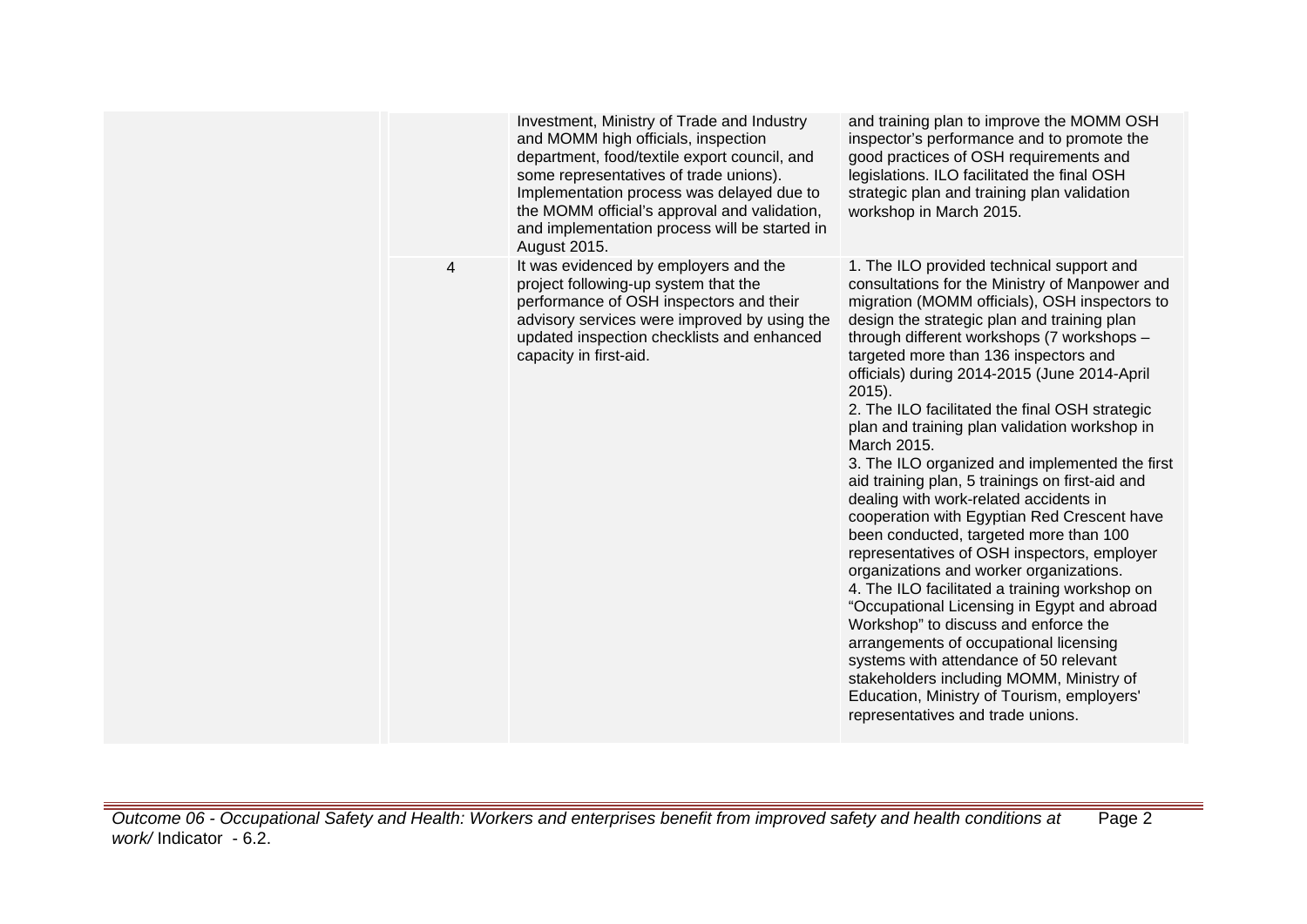| <b>Arab States</b>                                                                                                                                                                                   |                |                                                                                                                                                                                                                                                                                                                                                                                                                                                                                                                                                                                                                                      |                                                                                                                                                                                                                                                                                                                                                                                                                                               |
|------------------------------------------------------------------------------------------------------------------------------------------------------------------------------------------------------|----------------|--------------------------------------------------------------------------------------------------------------------------------------------------------------------------------------------------------------------------------------------------------------------------------------------------------------------------------------------------------------------------------------------------------------------------------------------------------------------------------------------------------------------------------------------------------------------------------------------------------------------------------------|-----------------------------------------------------------------------------------------------------------------------------------------------------------------------------------------------------------------------------------------------------------------------------------------------------------------------------------------------------------------------------------------------------------------------------------------------|
| <b>Palestinian Territory,</b><br>Occupied/PSE152<br>A national programme to improve<br>occupational safety and health is<br>developed and implemented in line<br>with international labour standards | 1              | A National Occupational Safety and Health<br>(OSH) policy and programme (2015-2019)<br>was developed and endorsed by Cabinet and<br>is now in the printing stage.                                                                                                                                                                                                                                                                                                                                                                                                                                                                    | ILO Provided technical support and facilitated<br>the discussions amongst tripartite stakeholders<br>for the development of the National OSH policy<br>and programme.                                                                                                                                                                                                                                                                         |
|                                                                                                                                                                                                      | $\overline{2}$ | The national tripartite occupational safety and<br>health (OSH) committee was established in<br>2014. The committee: i) developed a National<br>OSH policy and programme (2015-2019) to<br>address emerging OSH needs at the<br>workplace and prevent occupational<br>accidents and diseases (awaiting Cabinet<br>endorsement for publication); ii) discussed<br>the application of several key ILO OSH<br>instruments including Safety and Health<br>Convention (No 155, 1981) and Promotional<br>Framework for OSH Convention (No 187,<br>2006); and iii) submitted its requirements for<br>the national OSH policy and programme. | The ILO supported the establishment and<br>capacitation of the National OSH committee. It<br>also provided technical assistance to the<br>compilation of OSH information and<br>development of a national OSH profile, which<br>constituted the first step towards developing an<br>OSH policy. The ILO also facilitated<br>discussions of the tripartite committee and<br>provided technical guidance on the OSH<br>Conventions 155 and 187. |
|                                                                                                                                                                                                      | 3              | OSH awareness-raising, and training<br>strategies were incorporated in the 1st<br>National OSH Programme.                                                                                                                                                                                                                                                                                                                                                                                                                                                                                                                            | The ILO provided technical advice to develop<br>the training strategies through national tripartite<br>workshops. The ILO adapted the WISE (Work<br>Improvement in Small Enterprises) and<br>WISCON (Work Improvement in Small<br>Construction Sites) checklists for application by<br>the Palestinian tripartite constituents and tested<br>them.                                                                                            |
|                                                                                                                                                                                                      | 5              | The development of reporting and<br>documentation systems on occupational<br>accidents and diseases was incorporated into<br>the National OSH Programme.                                                                                                                                                                                                                                                                                                                                                                                                                                                                             | The ILO advised the collection of<br>sex-disaggregated data and also supported in<br>the development of a national database for<br>recording and notifying occupational accidents<br>and disease (in progress).                                                                                                                                                                                                                               |
|                                                                                                                                                                                                      |                |                                                                                                                                                                                                                                                                                                                                                                                                                                                                                                                                                                                                                                      |                                                                                                                                                                                                                                                                                                                                                                                                                                               |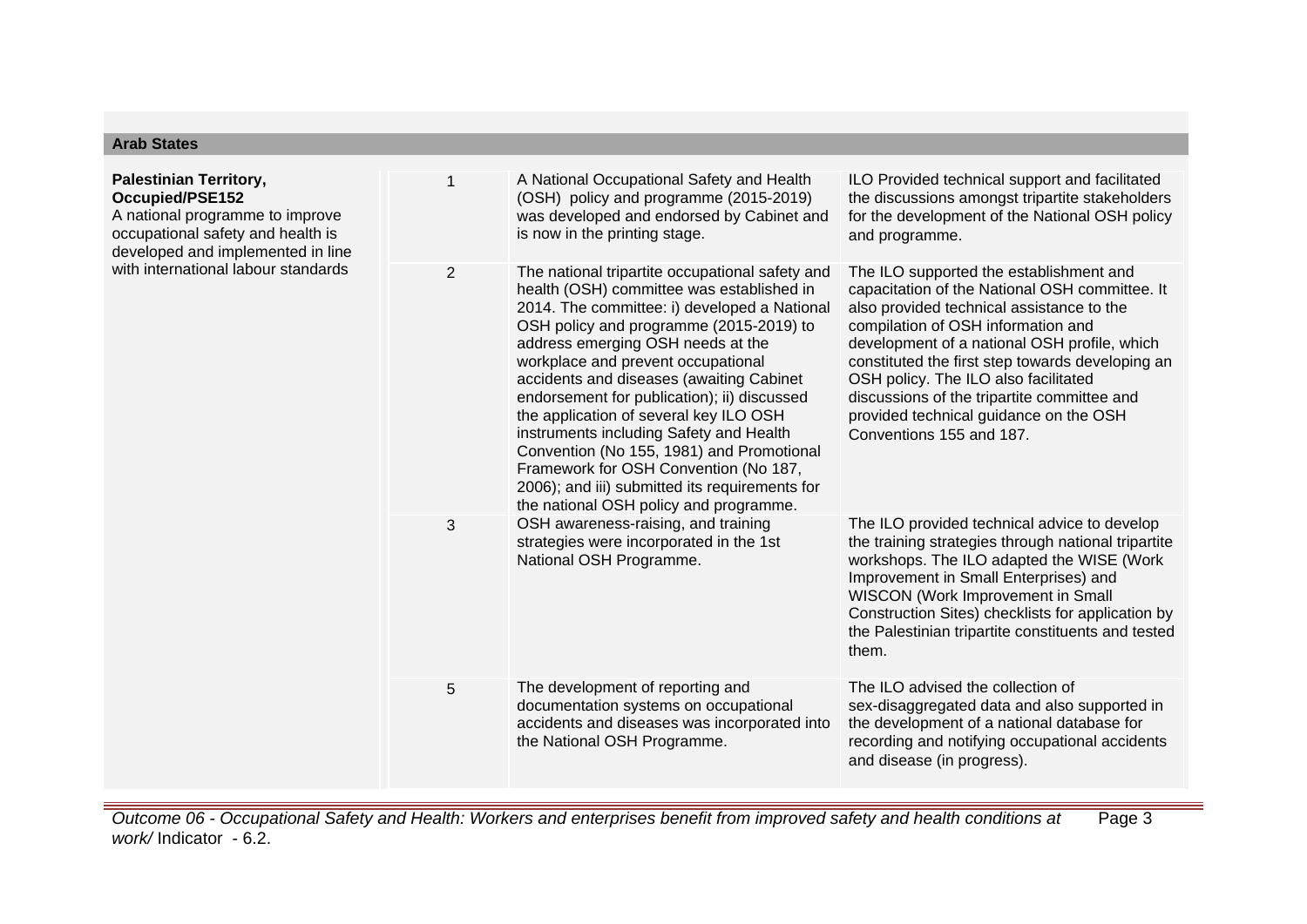| <b>Asia and the Pacific</b>                                                 |                |                                                                                                                                                                                                                                                                                                                                                                                                                                                                                                                                                                                                                   |                                                                                                                                                                                                                                                                                                                                                                                                                                                                                                                                                                                                                                                   |
|-----------------------------------------------------------------------------|----------------|-------------------------------------------------------------------------------------------------------------------------------------------------------------------------------------------------------------------------------------------------------------------------------------------------------------------------------------------------------------------------------------------------------------------------------------------------------------------------------------------------------------------------------------------------------------------------------------------------------------------|---------------------------------------------------------------------------------------------------------------------------------------------------------------------------------------------------------------------------------------------------------------------------------------------------------------------------------------------------------------------------------------------------------------------------------------------------------------------------------------------------------------------------------------------------------------------------------------------------------------------------------------------------|
| Fiji/FJI153<br>Strengthened Occupational Health<br>and Safety (OSH) systems | 1              | Fiji has the Health & Safety at Work Act<br>(HASAWA) since 1996 and has continuously<br>improved its OHS inspectorate and OHS<br>division on OHS. for the past 2 years, it<br>introduced the national OHS awards to<br>encourage organizations to implement good<br>OHS managment sytems in-house.                                                                                                                                                                                                                                                                                                                | ILO introduced the WARM in 2009, the PAOT<br>in 2013 and SOLVE in 2015 and provided seed<br>funding for activities.                                                                                                                                                                                                                                                                                                                                                                                                                                                                                                                               |
|                                                                             | $\overline{2}$ | The Fiji National Occupational Health and<br>Safety Advisory Board (NOHSAB) made a<br>conscious decision to revitalise its functions<br>to be more effective by co-opting a<br>six-member tripartite sub-committee with<br>official status to plan, organise and raise<br>awareness on World OSH Day events across<br>Fiji. This sub-committee was convened in<br>March 2014 and planned regularly for World<br>OSH Days in 2014 and 2015.<br>Recommendations on a programme and<br>budget for national events was tabled at<br>NOHSAB for endorsement.                                                           | ILO participated in and supported the<br>newly-convened World OSH sub-committee.                                                                                                                                                                                                                                                                                                                                                                                                                                                                                                                                                                  |
|                                                                             | 3              | The OHS Division in the Fiji Ministry of<br>Employment, Productivity and Industrial<br>Relations (MEPIR), the Fiji Commerce and<br><b>Employers Federation and the Fiji Trades</b><br>Union Congress continues to advocate<br>strongly for improved OSH conditions within<br>their own organisations and across Fiji<br>organisations by ensuring that they work<br>safely, their OHS committees function, they<br>adhere to OHS inspectors' recommendations<br>and they report workplace accidents and<br>near-misses etc.<br>In 2015, forty (40) companies that had<br>improvement notices given to them in the | ILO supported the tripartite partners with the<br>following to assist government, employers' and<br>workers' organizations improve their OSH<br>conditions at work:<br>1) OSH information: printing of the WARM2<br>manual for a JICA collaboration training in<br>Labasa, Fiji in Nov 2014, support to the OHS<br>Awards as well as dissemination of OSH Day<br>reports, posters, brochures, and CDs annually.<br>2) Awareness-raising and training<br>methodologies & strategies: WARM and PAOT<br>learning strategies continue to be used when<br>training e.g. (i) WARM training by Lautoka City<br>Council in 2015, e.g. (ii) support for an |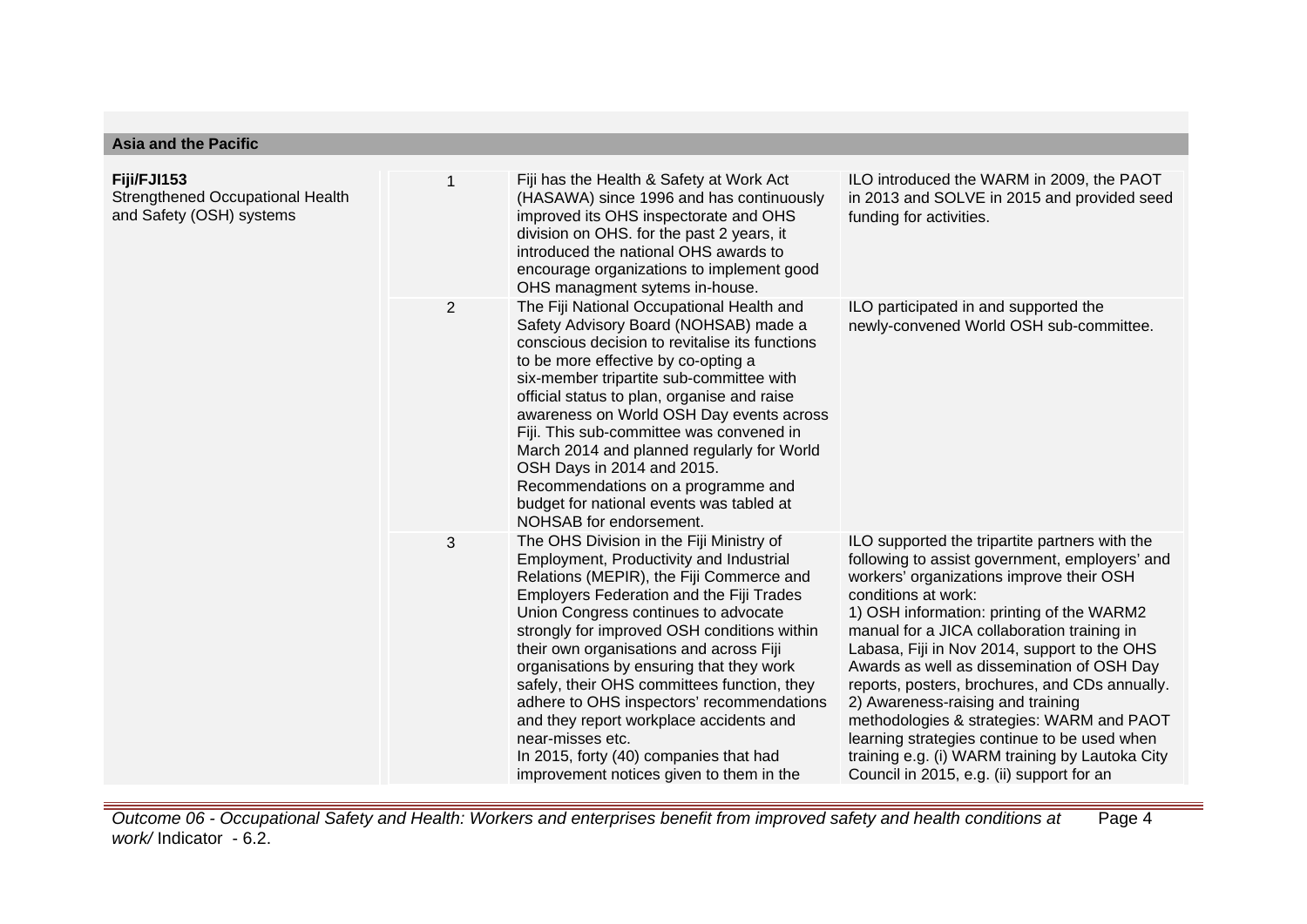|   | previous 6 months were selected from the<br>OHS Division's database for the purposes of<br>finding out if they had improved on their OSH<br>conditions. The good practice and<br>most-improved companies were nominated<br>and recognised with OSH Awards in April. | improved chemical storage facility using PAOT<br>at the Colonial War Memorial Hospital, Suva, in<br>2014.<br>3) In 2015, in response to the call by Pacific<br>Island leaders to Development partners to<br>assist in the NCDs (Non-Communicable<br>Diseases) crisis, ILO introduced SOLVE and<br>collaborated with the Ministry of Health and<br>WHO to develop a training video of the<br>experiences of workers and enterprises with<br>NCDs and productivity.<br>4) ILO-sponsored training fellowships: two<br>workers to the regional symposium on the role<br>of trade unions in OSH in Sep 2014; 3 tripartite<br>partners to OSH & Productivity in SMEs in<br>Korea in May 2014; and 2 participants (1<br>government and 1 training institution) to Turin<br>on SOLVE in Sep 2015 |
|---|---------------------------------------------------------------------------------------------------------------------------------------------------------------------------------------------------------------------------------------------------------------------|------------------------------------------------------------------------------------------------------------------------------------------------------------------------------------------------------------------------------------------------------------------------------------------------------------------------------------------------------------------------------------------------------------------------------------------------------------------------------------------------------------------------------------------------------------------------------------------------------------------------------------------------------------------------------------------------------------------------------------------------------------------------------------------|
| 4 | OHS annual reports are reported as part of<br>the KPIs for the Ministry as well as featured<br>in its Corporate and Annual Reports.                                                                                                                                 | Labour Inspection and SOLVE training<br>fellowships offered for capacity building in Turin<br>and Korea with ILO support.                                                                                                                                                                                                                                                                                                                                                                                                                                                                                                                                                                                                                                                                |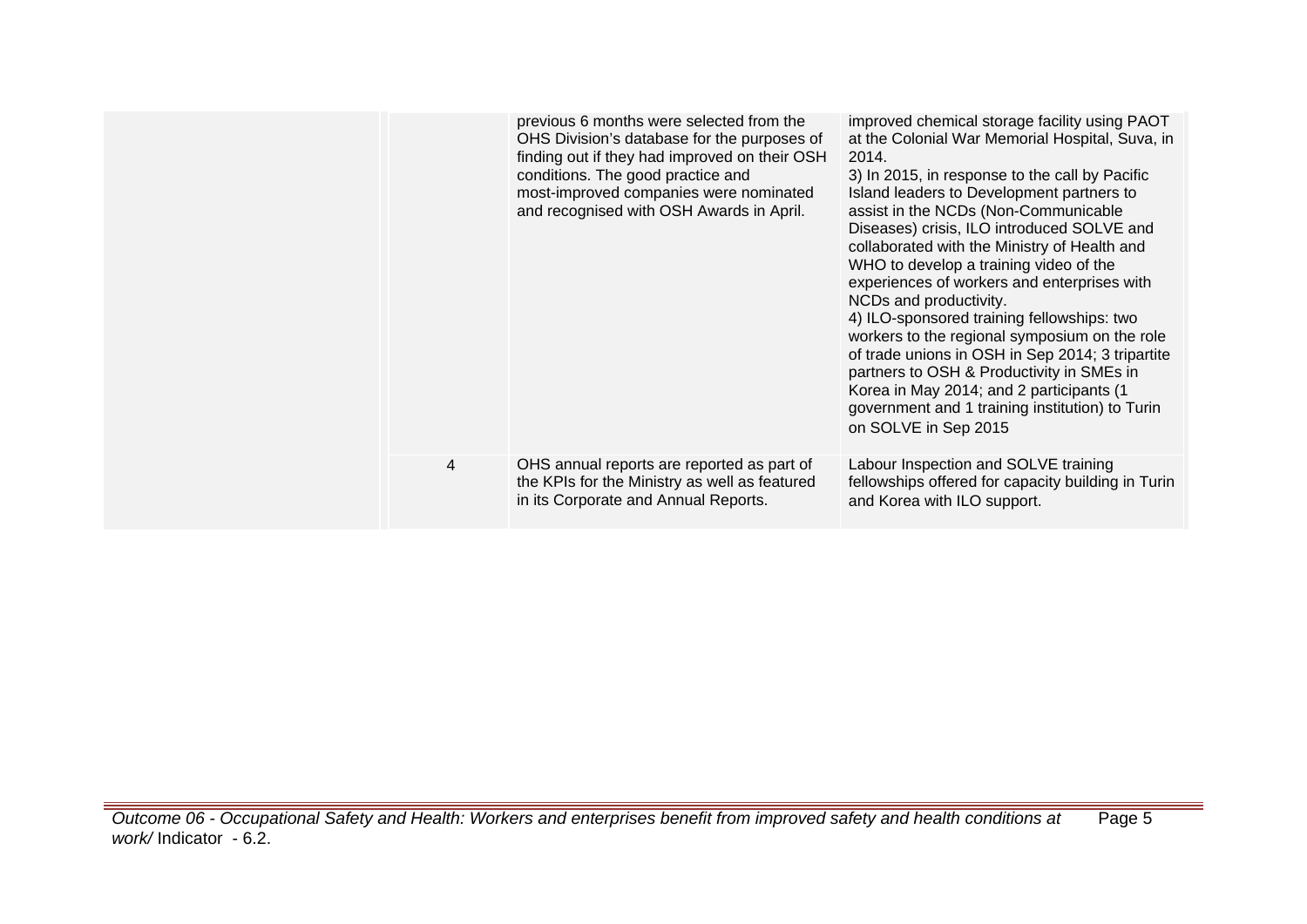| Indonesia/IDN997 | 3 | 1. OSH training for small scale contractors<br>was planned, funded and rolled-out by the<br>Ministry of Manpower (MOM) using "Work<br>Improvements in Small Construction Sites"<br>(WISCON) in Sulawesi, East Java, South<br>Sumatra, Papua, Aceh and the other<br>provinces. More than 400 contractors were<br>equipped to prevent and minimize<br>work-related accidents in the construction<br>sector as a complementary measure to<br>proper inspections.<br>2. MOM constantly assists OSH training<br>programmes by sending resource persons<br>such as the course recently designed and<br>organized for Jawa Timur UMKM Bank staff,<br>which integrates OSH into microfinance.<br>3. Aiming to improve workplace compliance,<br>a ministerial decree on labor norms expert<br>(KNK) was issued. It requires factories over<br>100 workers to have a certified labor norms<br>expert for monitoring the implementation. | 1. The ILO in collaboration with<br>Directorate-General of Labour Inspection of<br>MOM conducted a Training-of-Trainers'<br>Programme on WISCON for technical officials<br>of the Ministry, labour inspectors from the<br>provinces and officials from the industry. ILO<br>facilitated materials in Bahasa.<br>2. The ILO followed the roll-out and supported<br>a few of the events technically.<br>3. After the first round of roll-out, ILO facilitated<br>a WISCON assessment workshop providing a<br>forum to bring together labour inspectors,<br>trainers and managers from construction sites<br>to review the achievements and share<br>experience.<br>4. MOM officials responsible for the<br>programme benefitted from ILO/KOSHA<br>training and experience sharing with other<br>countries that are also using the<br>action-oriented approaches targeting small<br>enterprises.<br>5. ILO initially facilitated MOM staff being<br>resource persons for programmes targeting<br>small scale businesses and informal economy.<br>6. The ILO Better Work Indonesia program<br>assisted MOM in developing the KNK program<br>and socializing to the enterprise level. |
|------------------|---|-------------------------------------------------------------------------------------------------------------------------------------------------------------------------------------------------------------------------------------------------------------------------------------------------------------------------------------------------------------------------------------------------------------------------------------------------------------------------------------------------------------------------------------------------------------------------------------------------------------------------------------------------------------------------------------------------------------------------------------------------------------------------------------------------------------------------------------------------------------------------------------------------------------------------------|----------------------------------------------------------------------------------------------------------------------------------------------------------------------------------------------------------------------------------------------------------------------------------------------------------------------------------------------------------------------------------------------------------------------------------------------------------------------------------------------------------------------------------------------------------------------------------------------------------------------------------------------------------------------------------------------------------------------------------------------------------------------------------------------------------------------------------------------------------------------------------------------------------------------------------------------------------------------------------------------------------------------------------------------------------------------------------------------------------------------------------------------------------------------------------|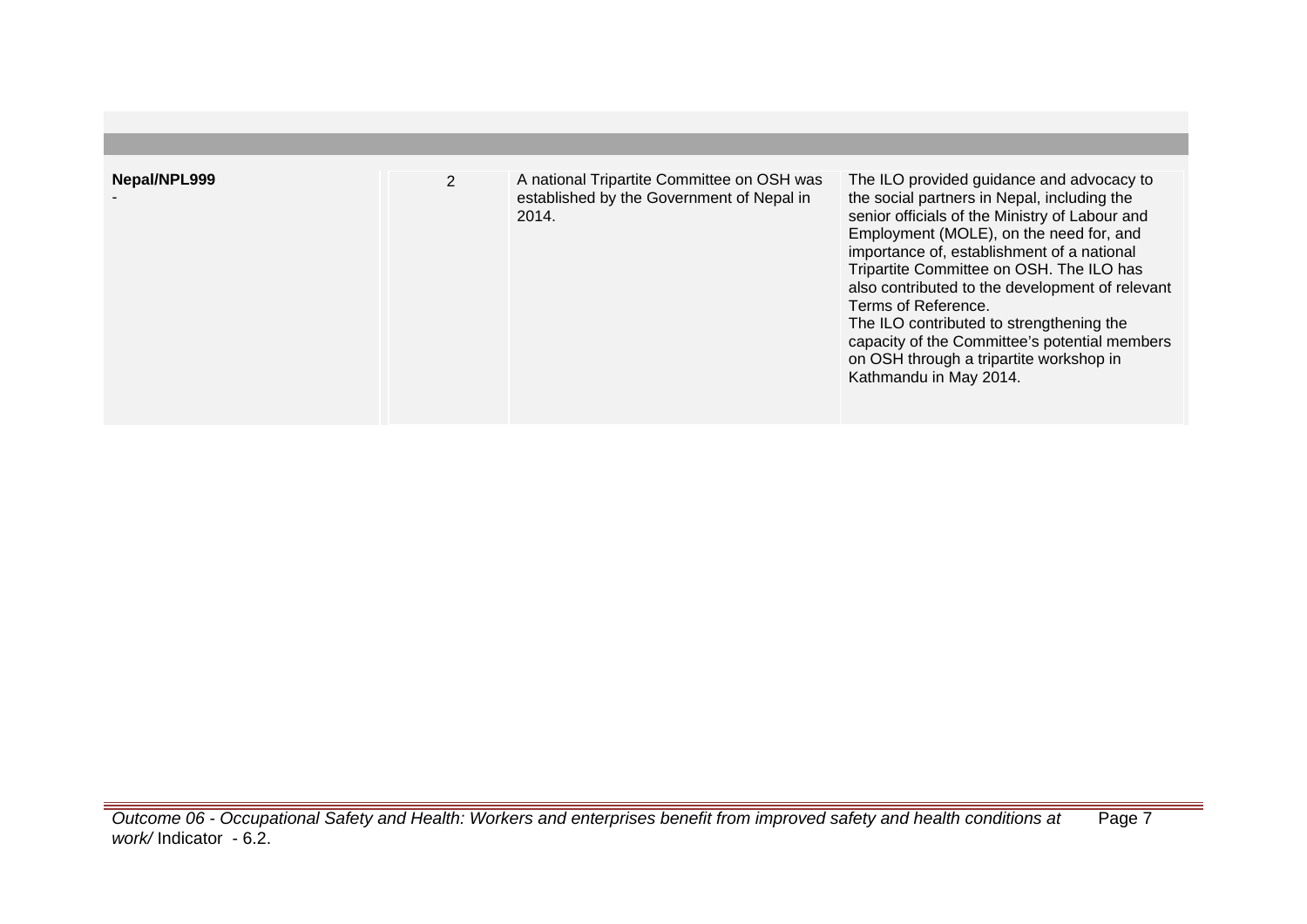#### **Europe and Central Asia**

## **Kazakhstan/KAZ155**

The national OSH system is further improved

3 On the basis of updated national OSH profile, OSH information, awareness-raising and training strategies were revised by the government, in consultation with the social partners, and relevant recommendations for the improvement of national OSH system elaborated. The training programmes on OSH management system were developed in line with the Convention no. 187 ratified by Kazakhstan in February 2015.

ILO participated in and provided technical inputs on the ILO standards on OSH and OSH management system (OSH-MS), promoting ratification of C187. The ILO prevention approach to OSH was widely promoted during the 4th Kazakhstan International OSH Conference (KIOSH) and the OSH Safety Day. ILO provided technical guidance in updating a national OSH profile, which served the basis for design and implementation, in close consultations with social partners, of new OSH strategies, policies and programmes targeting improvement of OSH system in Kazakhstan. The ILO participated and provided technical expertise in validating the national OSH profile and capacity-building for constituents (scheduled for 21-22 Oct 2015).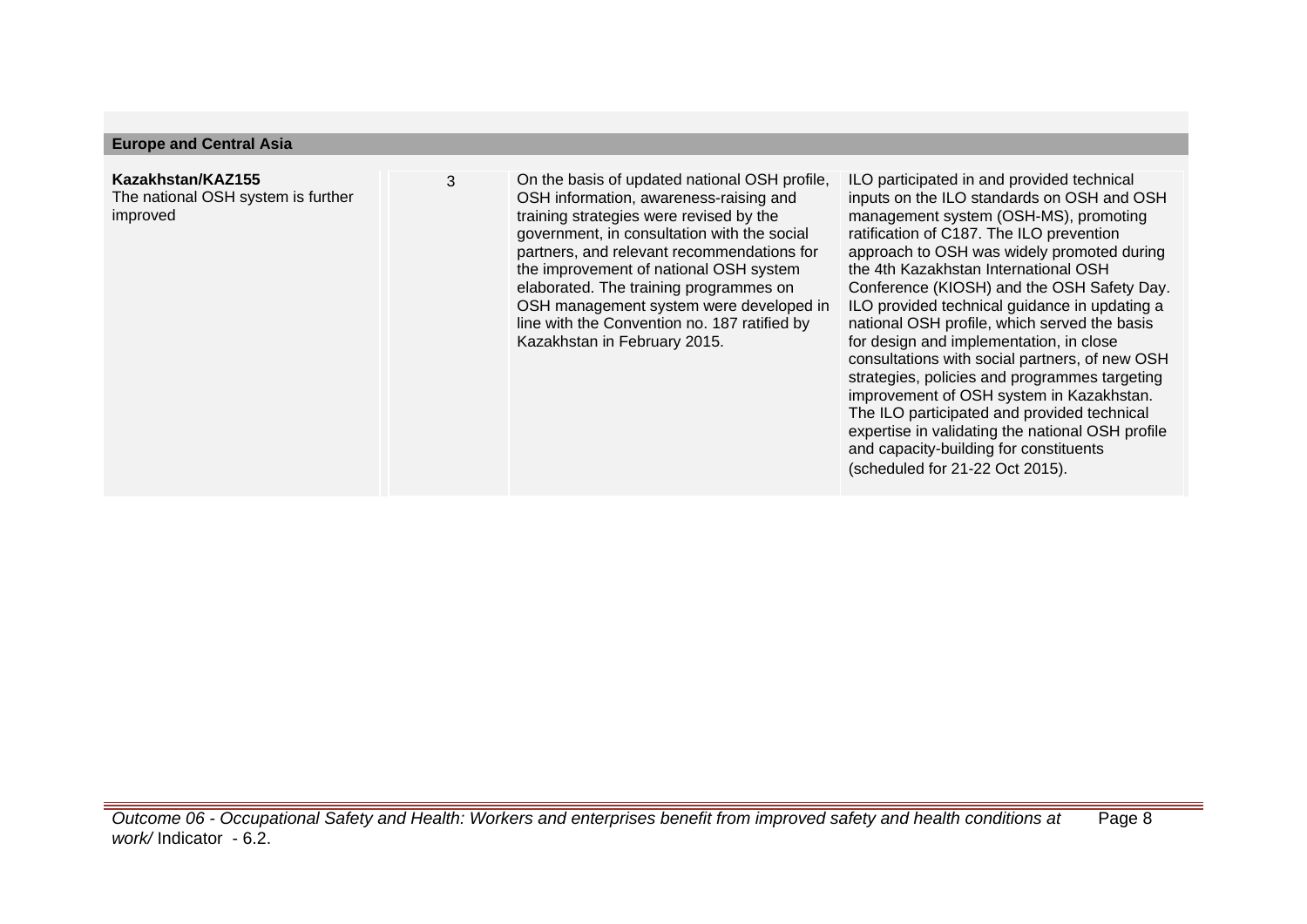| Cuba/CUB126<br>Mandantes adoptan programas de<br>formación e inspección para trabajo<br>seguro, en sectores estratégicos y de<br>alto riesgo |   | Desde septiembre de 2014, el Grupo<br>Azucarero Cubano (AZCUBA) integró en su<br>política de seguridad y salud la metodología<br>perfiles y mapas de riesgo SAFEWORK para<br>que centrales azucareras y Unidades<br>Básicas de Producciones Agropecuarias<br>(UEBAPA) realicen sus estudios de factores<br>de riesgo como un mandato institucional.                                                                                                                                                                                                                                                                     | La OIT brindó asistencia técnica para la<br>implementación de la metodología<br>SAFEWORK en 15 Unidades Básicas de<br>Producciones Agropecuarias (UEBAPAs) y 35<br>centrales azucareras que permitieron<br>identificar riesgos y mejorar algunas<br>condiciones de trabajo lo que permitió que<br>AZCUBA integrara la metodología en su<br>política de Seguridad y Salud en el Trabajo<br>$(SST)$ . |
|----------------------------------------------------------------------------------------------------------------------------------------------|---|-------------------------------------------------------------------------------------------------------------------------------------------------------------------------------------------------------------------------------------------------------------------------------------------------------------------------------------------------------------------------------------------------------------------------------------------------------------------------------------------------------------------------------------------------------------------------------------------------------------------------|-----------------------------------------------------------------------------------------------------------------------------------------------------------------------------------------------------------------------------------------------------------------------------------------------------------------------------------------------------------------------------------------------------|
|                                                                                                                                              | 3 | En junio de 2015, 62 integrantes de<br>Comisiones Mixtas de Seguridad y Salud en<br>el Trabajo (SST) del sector agroindustrial de<br>la caña de azúcar fueron capacitados en la<br>metodología perfiles y mapas de riesgo de<br>SAFEWORK para mejorar las condiciones de<br>SST.<br>En septiembre del 2015 el Grupo Azucarero<br>Cubano (AZCUBA) adoptó el modelo de<br>capacitación y certificación por competencias<br>del sistema mexicano con el cual brindará la<br>capacitación y certificación de la metodología<br>SAFEWORK a los integrantes de las<br>comisiones de las 40 centrales azucareras<br>de AZCUBA. | La OIT, con recursos de RB de<br>LABADMINOSH, brindó asistencia técnica<br>para la capacitación de los integrantes sobre la<br>metodología SAFEWORK.                                                                                                                                                                                                                                                |